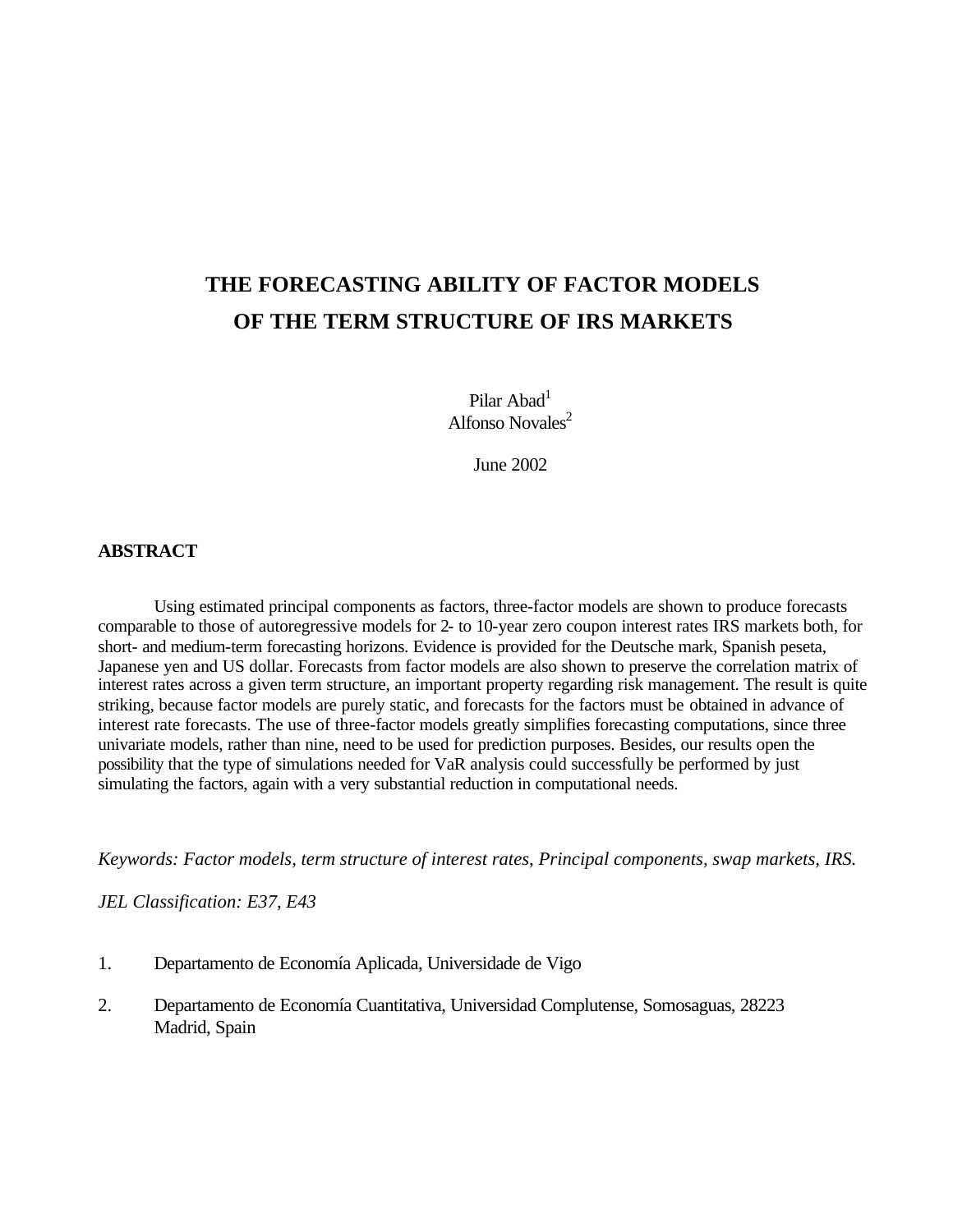# **1. Introduction**

One of the more important issues in risk management deals with reducing the dimensionality of the set of assets in a given portfolio. This is particularly true of any analysis of a term structure of interest rates. When evaluating the level of risk associated to any given portfolio in the public debt market, we face a continuous zero coupon curve, and we will have to select a fairly large number of interest rates to follow in order not to miss any relevant information on fluctuations along the different maturities in the curve. In some other cases, a risk analyst deals with a term structure with specific maturities, as it is the case when characterizing money markets by combining interbank market rates for the shorter maturities with IRS (interest rates swap) rates for the longer ones. But even then, we still have a fairly large number of interest rate variables.

Dimensionality reduction is very important in practice. For instance, forecasting future bond prices requires forecasting interest rates at a large number of maturities. Computing Value at Risk (VaR) measures also requires estimating the variance-covariance matrix of the large number of interest rates usually involved in pricing the assets in the portfolio, as well as the sensitivity vector of the price of each bond to changes in interest rates at the relevant maturities. These two types of evaluations, crucial for risk management in fixed-income markets, very quickly become unmanageable for the standard sets of interest rates considered. Sometimes, rough simplifications are made by grouping the points in time at which cash-flow payments are to be made around a few interest rates, so as to reduce the dimensionality of the problem. Even though this is a somewhat standard practice, approximation errors can easily become higher than any sound risk manager would like to see.

It is therefore not surprising that a variety of attempts have been made at proposing methods directly designed to reduce the dimensionality of the vector of interest rates that need to be considered when evaluating risk. A particularly interesting approach emerges from Litterman and Sheinckman (1988), and was followed by Steeley (1990) and Knez et al. (1994). These authors use factor analysis to summarize the large-dimension interest rate vector in a few set of factors. Using data from different markets and time periods, they show that three factors are usually able to capture more than 95% of the fluctuation in the set of interest rates. Besides, in all these analysis, the three factors can always be naturally interpreted as a *level, steepness and curvature of the yield curve*.

More recently, Nifikeer et al. (2000) have used this approach on interest rate swap (IRS) markets data on different currencies to propose a specific method to compute VaR measures using the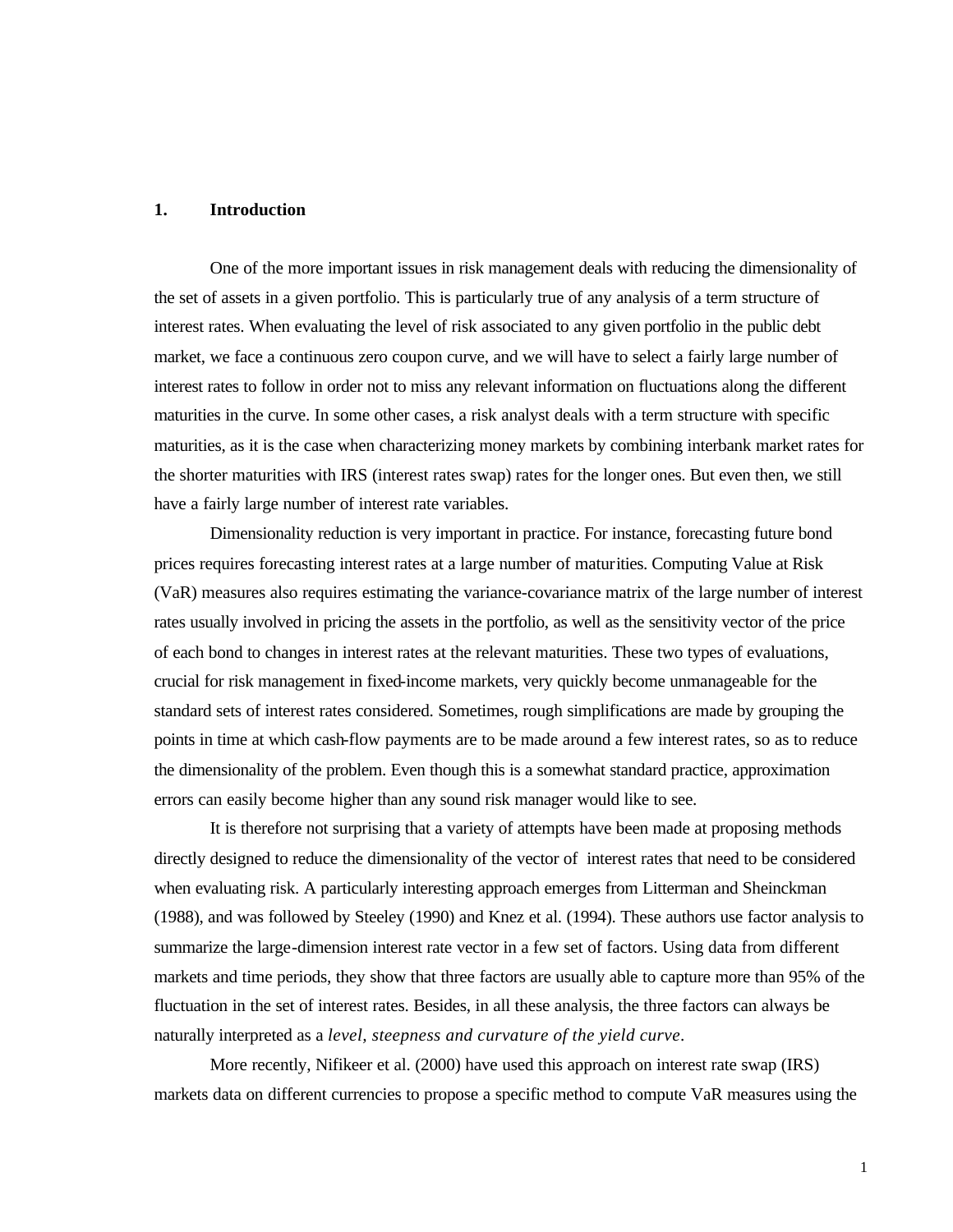obtained factors. In their case, reducing the original set of fifteen interest rates to three factors drastically simplifies the computation of the variance-covariance matrix and sensitivity vector that are needed in VaR evaluation. These authors show that the reduction of dimensionality does not bias in any significant manner VaR results.

We continue in this paper with applications of factor analysis to the study of IRS markets. Besides providing additional information showing that the three-factor characterization seems quite robust to the choice of time period, currency and market, we are specifically interested in using factor models to forecast future interest rates across the term structure.

If they provide a good forecasting performance, forecasting interest rates through factor models could be of particular relevance for optimal portfolio design and risk management. First, a good forecasting performance of the factor model would be a good step towards simplifying the problem of forecasting future prices of fixed income assets, the crucial evaluation when designing a portfolio and hence, a central tool for fund management. Second, the forecasting ability of factor models could be exploited in Monte Carlo simulation exercises when computing VaR measures at any given future horizon. Again, in this type of exercises, in which a huge number of simulations is usually run, it would be computationally much simpler to just simulate a few number of factors and derive from their trajectories those for interest rates, than having to simulate each specific interest rate.

Section 2 contains a discussion of the methods to be used in the analysis, the data, and some preliminary statistical analysis. In section 3, the principal components are described and identified, discussing their ability to explain interest rate fluctuations. In section 4 we specify and estimate autoregressive and factor models for each interest rate and currency, and compare the forecasting ability of both models. The paper closes with some conclusions.

# **2. Factor analysis**

## 2.1 *A description*

The object of *factor analysis* is to summarize fluctuations over time in a set of variables through those experienced by a small set of factors. The technique is specially interesting when reducing the dimensionality in a large set of interest rates from a given market, since correlations between all them are likely to be high. In factor analysis, observed variables are supposed to be linear combinations of the unobserved factors,

$$
r_i = a_{i,1} z_1 + a_{i,2} z_2 + \ldots + a_{i,k} z_k + u_i
$$
 (1)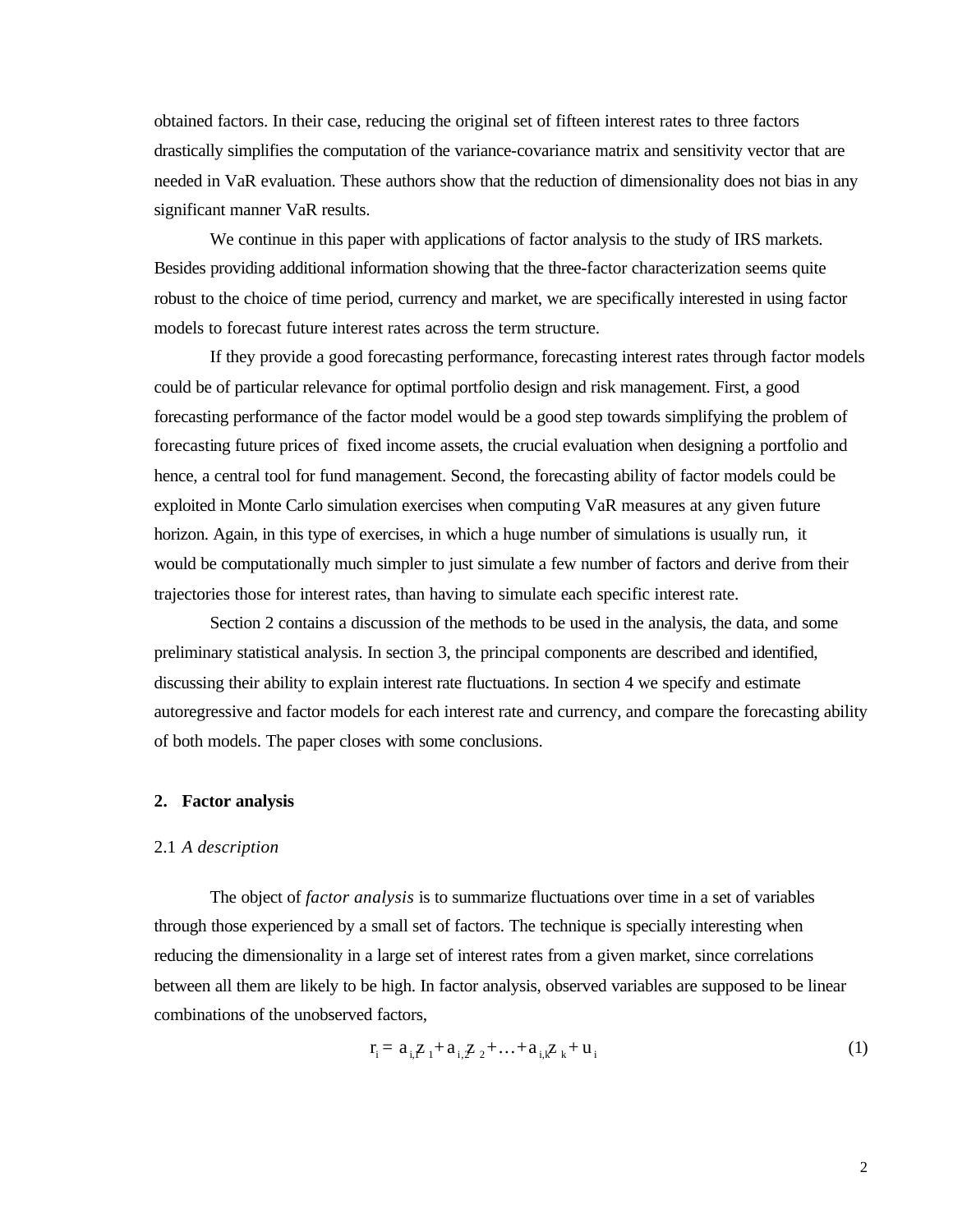where  $z_j$  denotes the *j*-th common factor,  $\alpha_{ij}$  denote the loadings of the *i*-th interest rate on the *j*-th factor, and  $u_i$  denotes the interest rate-specific factor representing the component of  $r_i$  which is not explained by the common factors *z1,z2, ...z<sup>k</sup>* . Factors are characterized up to scale and rotation transformations, and can be defined as linear combinations of observed variables,

$$
z_{j} = \beta_{j,} r_{1} + \beta_{j,2} r_{2} + ... + \beta_{j,q} r_{q}
$$
 (2)

where  $z_j$  represents the *j*-th factor and  $\mathbf{b}_{ji}$  is the weight of the *i*-th variable in the *j*-th factor.

We use in this paper the *principal components* technique, a special case of factor analysis. This methodology constructs a specific linear transformation to the original variables, each transformed variable being a linear combination of the original, observed variables. These linear combinations are, by construction, uncorrelated with each other. The characteristic property of principal components is that they are obtained in a specific order: the first principal component is the linear combination that best explains fluctuations in the set of original variables, the second one is the linear combination of the original variables which best explains fluctuations among observed variables, orthogonal to those experienced by the first principal component, and so on. Principal components are defined by the eigenvectors associated to the larger eigenvalues of the variance-covariance matrix of interest rates, which are all non-negative.

## 2.2 *The data*

We apply in this paper the principal components technique to reduce the dimensionality of the vector interest rates from Interest Rate Swap (IRS) markets in different currencies. Daily data for interest rate swap rates at 2, 3, 4, 5, 7 and 10 year maturities, for the Deutsche mark, US dollar, Japanese yen and Spanish peseta were obtained from Datastream. Data for 6, 8 and 9 year maturities were obtained by linear interpolation. Zero coupon rates were then derived from swap rates by the *bootstrapping* method. To start the bootstrapping method, we used the 1-year rate from either the Eurodeposit or the domestic interbank market, depending on the currency. This rate was not used for any other purpose in our analysis.

We work with weekly data, obtained as the average of bid and ask rates at 18:00 hours GTM each Wednesday, from June 26, 1991 to December 31, 1998. As an illustration, Figure 1 shows 2-, 5 and 10-year rates for the Deutsche mark.

#### 2.3 *First properties.*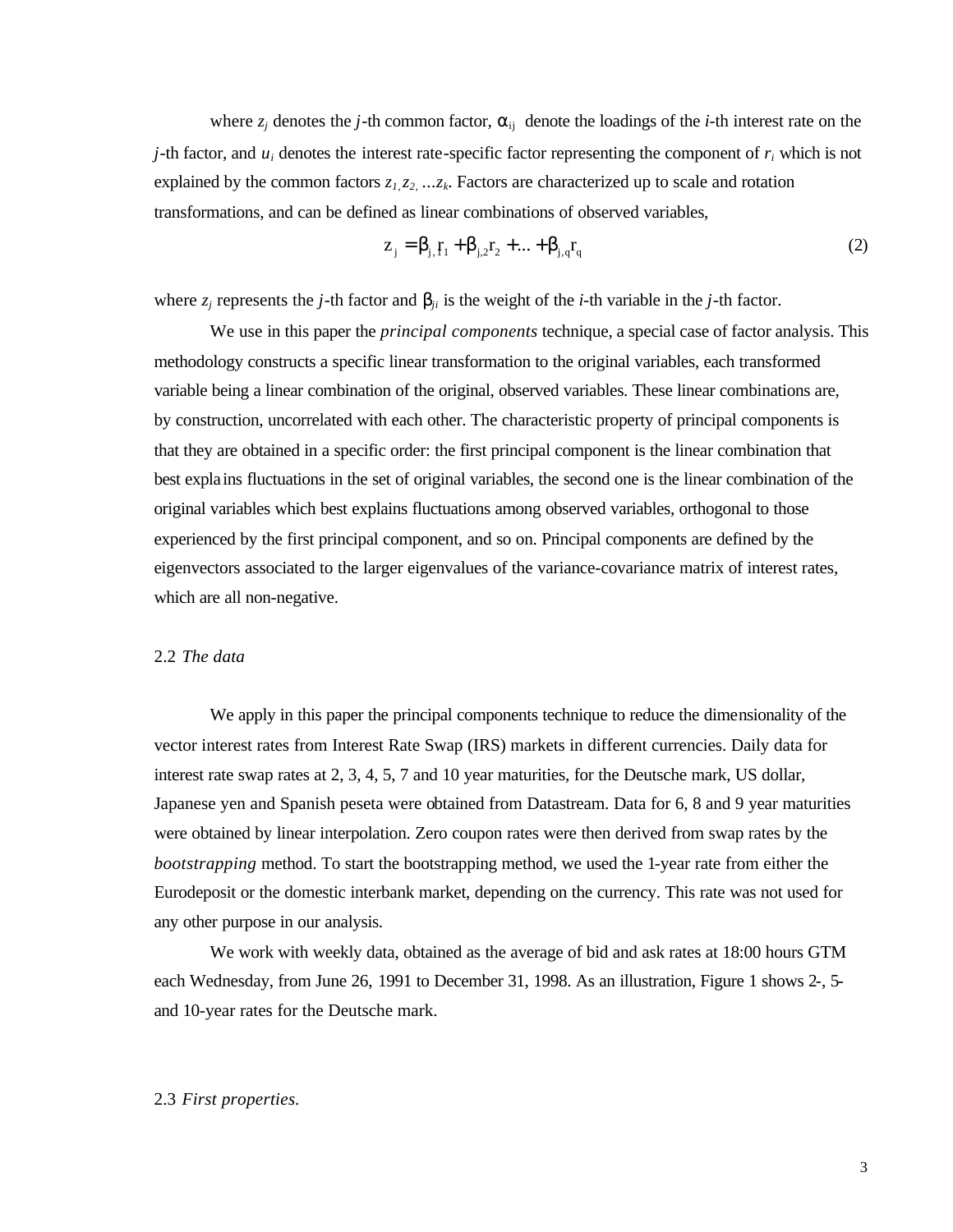Table 1 shows swap interest rates to be integrated variables for all maturities and currencies. A second unit root is clearly rejected in all cases. As shown in Table 2, correlations between interest rates in a same term structure are very large, although this result is contaminated by the nonstationary nature of interest rates. However, shows that correlations among weekly interest rate changes are also very high across the term structure in each currency. They decrease when maturities are farther apart, the lower correlation corresponding to the  $(2 \text{ year}, 10 \text{ year})$  pair, which have correlation coefficients as low as .54 for the Spanish peseta. This already shows the existence of at least a significant common factor producing co-movements across the terms structure. It also suggests, however, that a single factor will not be enough to explain the observed discrepancies between fluctuations in 2- and 10-year rates.

#### **3. Factor analysis results**

## 3.1 *The number of factors*

We use principal components to summarize the extensive contemporaneous correlations among interest rates in a given currency. Using the ratios between partial sums of the eigenvalues in Table 3 to the sum of all them show that the first principal component explains at least 95% of the fluctuations in the vector of interest rates in all currencies. The first principal component, i.e., the eigenvector associated to the largest eigenvalue of the variance-covariance matrix of interest rates, is in each currency an approximate average of the set of nine interest rates, since it gives similar weights to all of them. It can therefore be interpreted as capturing the general *level* of interest rates. The second eigenvector gives weights of opposite sign to short- and long-term maturities, smoothly decreasing or increasing as we move from one end of the term structure to the other. Hence, it can be interpreted as a general measure of steepness along the term structure. This linear combination captures general changes in *the slope of the term structure*. The third eigenvector assigns positive weights to maturities at both the short- and the long-end of the term structure, and negative weights to intermediate maturities. Therefore, changes in this component will generally be associated to changes of opposite sign at shortand long- than at intermediate maturities, so that this linear combination can be interpreted as capturing changes in the *curvature* of the zero coupon curve. This interpretation, very similar to that obtained in previous work, is robust across the four currencies in our analysis, as shown in Table 3.

The right panel in Table 1 shows the three principal components to be integrated variables for all currencies, with the exception of the curvature factor in the case of the Spanish peseta and the US dollar. The hypothesis of a double unit root is overwhelmingly rejected in all cases.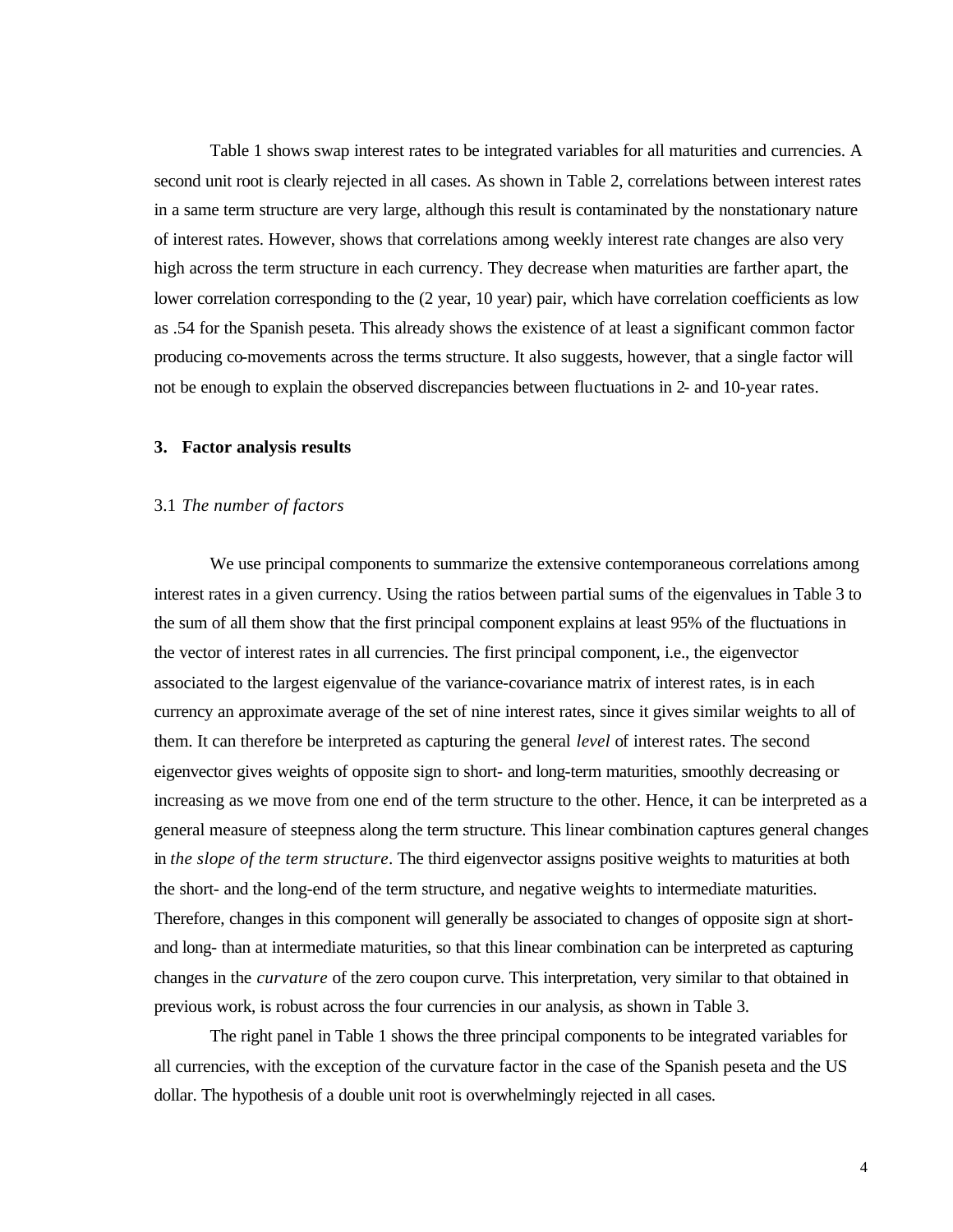#### 3.2 *Identifying the principal components*

To further identify the forces behind each principal component, we estimated regressions having as dependent variable each one of the interest rates in our data set, and each principal component as the alternative single regressor. Estimated R-squared statistic s are shown in Table 3 when each principal component is alternatively used as a single regressor, as well as when either the first two or three components are jointly used as regressors. As already mentioned, R-squared values from regressions of individual interest rates on the first component are all very large, being above .90 in most cases, the lower values corresponding to the two extreme maturities in the US dollar term structure.

The second component is able to explain a substantial amount of the fluctuations in all maturities for the Japanese yen. It also has significant explanatory power for changes in interest rates in the Spanish peseta and Deutsche mark term structures. In all currencies, R-squared values in regressions on the second principal component decrease with maturity. From its structure, as described in the previous section, this *slope factor*, should not be expected, by itself, to provide a good fit when explaining the level of interest rates. However, our results suggest that, at least during our sample period, changes in slope are mainly produced by changes in the shorter end of the term structure, probably produced as transmission of monetary policy interventions on very short-term rates.

As it should be expected, the *curvature factor* does not seem to have much explanatory power, by itself, to explain interest rates. Again, the US dollar is the exception, with changes in curvature being able to contain significant explanatory power for interest rates, specially at intermediate maturitie s, suggesting that these type of fluctuations have been more frequent in that country than in the other currencies considered.

It is also informative to examine the goodness of fit of interest rate regressions in Table 3. Rsquared values from regressions on the first two components do not fall below .997 in any case. Besides, evidence against the presence of a unit root in the residuals in these regressions is overwhelming, so that the high R-squared values are not the reflection of spurious correlations. As a consequence, we can conclude that the curvature factor does not add much to the explanation of any interest rate when the level and slope factors are already taken into account. This is true even at the extreme maturities in the US dollar term structure, which as pointed out before, are the ones for which the level factor has the lowest explanatory power.

Estimated coefficients, which we review below, show in the four currencies that changes in the level factor tend to come together with changes of the same sign and similar size in all interest rates. Changes in the slope factor come together with changes of opposite sign at the shorter and the longer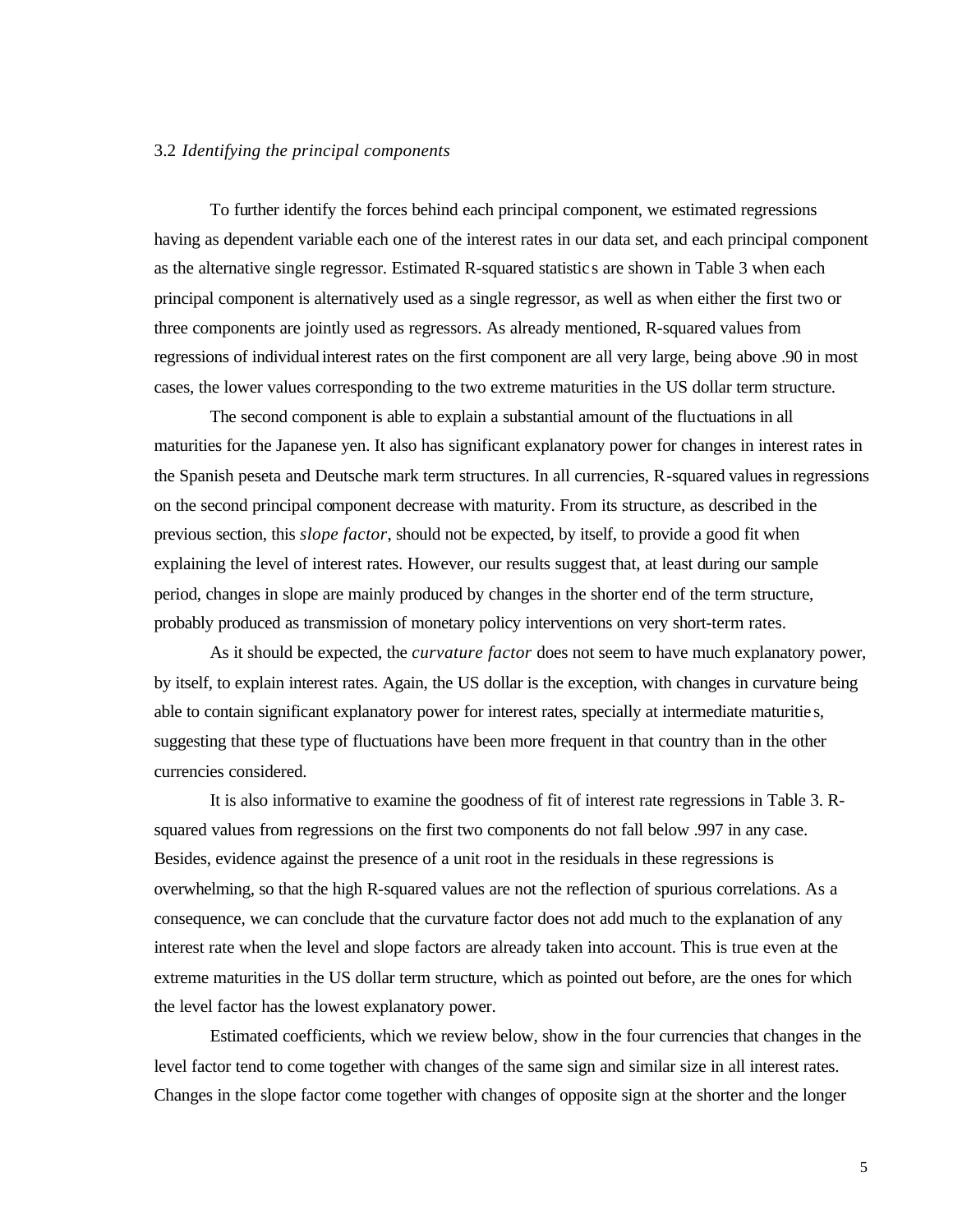end of the term structure. Changes in the curvature factor tend to be associated with changes of the same sign at both ends of the term structure, and changes of opposite sign at intermediate maturities. All that agrees with the interpretation we just proposed for the three components.

Finally, Figure 2 shows the impact on interest rate at each maturity of a change in each principal component, in the case of the Deutsche mark. The continuous line shows the levels of interest rates which will be implied from the regressions described above, evaluated at the sample averages of the principal components. Dashed lines show the level of interest rates when each principal components deviates two standard deviations from above and below its sample average. The suggested interpretation is again the same as above.

# 3.3 *Factors and interest rate correlations*

Having risk management in mind as the final aim of factor analysis in a set of interest rates, we need to worry about the extent to which factor models are able to preserve cross-correlations over the term structure. This is important because, as clearly shown by VaR analysis, the correlation matrix of interest rates plays a central role in computing the chosen quartile of the distribution of market value portfolio.

The lower triangular matrices in Table 2 show the correlation matrix of the fitted part of the regressions on the first three factors, taken as proxies for the observed interest rates. We again present correlations among levels and first differences of the fitted interest rates. For each currency, the table shows that the three principal components, the level, slope and curvature factors, are able to fully capture the tight correlation among interest rates at near maturities, at the same time than the lower correlations for maturities farther apart from each other. In fact, differences are hard to see, particularly in the case of level interest rates.

# **4. Forecasting ability of term structure factors**

As mentioned in the Introduction, the final goal of this paper is to analyze the extent to which term structure factors as characterized above: level-, slope- and curvature-factors, are able to provide good predictions of future interest rates. By good quality forecasts we understand forecasts at least as good as those that could be obtained with univariate models of each interest rate. This request should be regarded as being quite demanding, since we are comparing the forecasting performance of a purely contemporaneous projection on term structure factors, with that of a dynamic model. Besides, the fact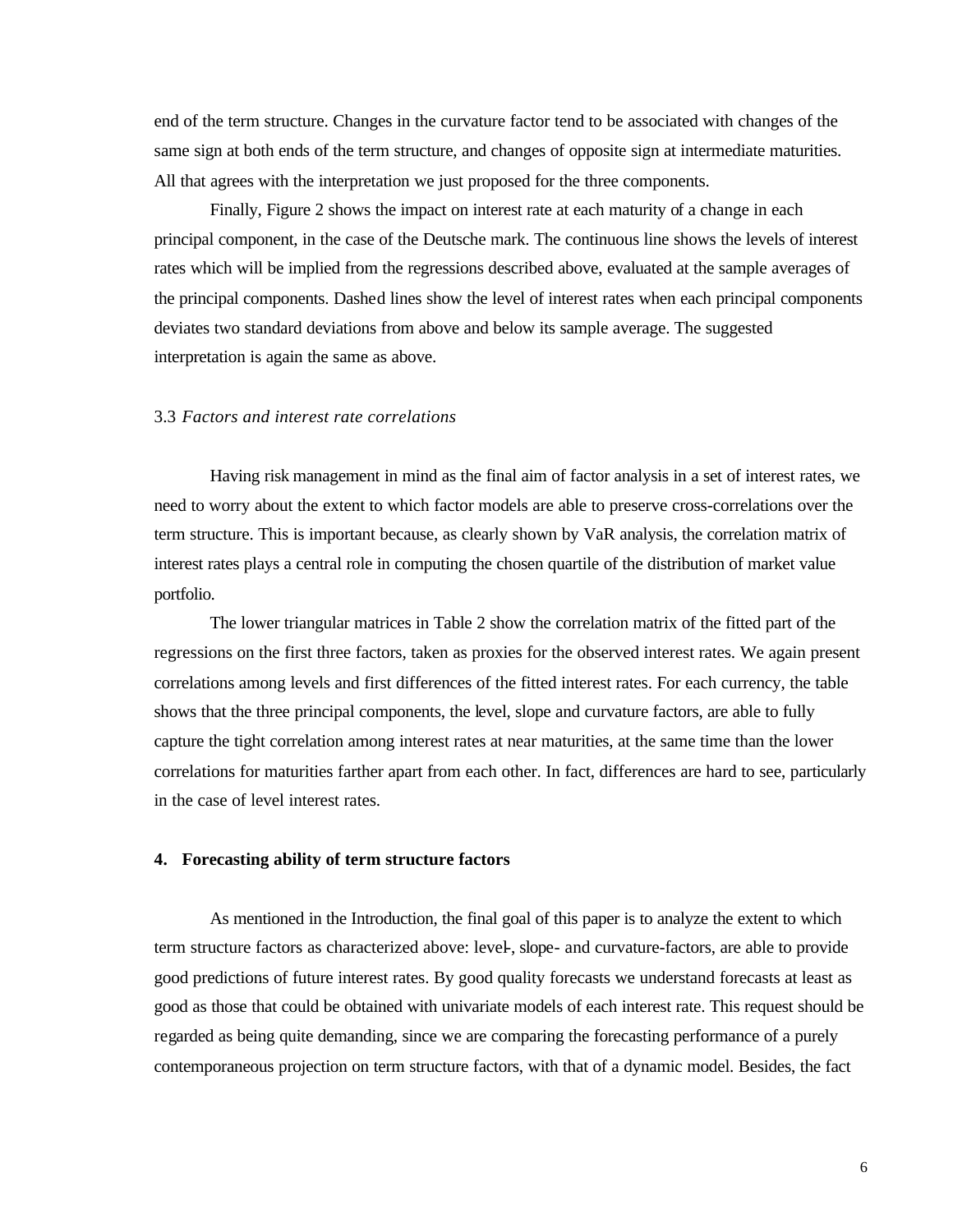that the factor model regression is contemporaneous, forces us to elaborate models to forecast the factors, previously to forecasting interest rates.

For each set of forecasts in the paper, we computed Mean Absolute Errors, Root Mean Square Errors, and Theil's U-statistic for each autoregressive models, for *static* as well as for *dynamic* forecasting, in each currency. Interest rates frequency distributions are asymmetric and platykurtic, so that the use of both, mean and median absolute forecast error is advised. In *dynamic* forecasting, models are estimated just once, using a sample that excludes data from the forecasting period. Forecasts are then obtained once-and-for all for the whole forecasting period. *Static* forecasts are a sequence of onestep ahead forecasts. Starting from the model estimated for dynamic forecasting, forecasts are obtained for the first week of the forecast period. Then, data for that first week is added to the sample, models are estimated again, and estimates are obtained for the second week, and so on. In static forecasting, actual past data are always used to compute forecasts, while in dynamic forecasting, previously obtained forecasts are progressively being incorporated, as we run out of actual data.

# 4.1 *Choosing an autoregressive model for forecasting*

As a base for comparison, we will use univariate models to forecast each interest rate as well as to forecast each factor. In the case of the factors, their orthogonality makes unnecessary the use of multivariate models. In general, among univariate structures, a third order autoregressive [AR(3)] model might be appropriate. That structure is able to capture possible cycles in interest rates through the presence of two complex roots, plus a possible unit root, thorough the third root in the characteristic equation of the third degree autoregressive polynomial.

This turns out to be the case when fitting autoregressive models to levels of interest rates for the Spanish peseta, for which AR(3) models produce for all maturities stationary residuals without much evidence of autocorrelation. For the Deutsche mark, Japanese yen and US dollar, an AR(3) model does not fully capture the persistence in interest rates levels, and an AR(4) model seems more appropriate, being the shorter dynamic structure that leaves no significant residual autocorrelation. The added lag is significant in most cases, and the model fits the data better. However, it is interesting that the AR(3) model would have already produced stationary residuals for all maturities in these three currencies as well.

A second line of analysis deals with the comparison between fitting models to level or differenced interest rates. In principle, an AR(3) model for level interest rates should be equivalent to an AR(2) model in first differences, while an AR(4) in levels would correspond to an AR(3) in first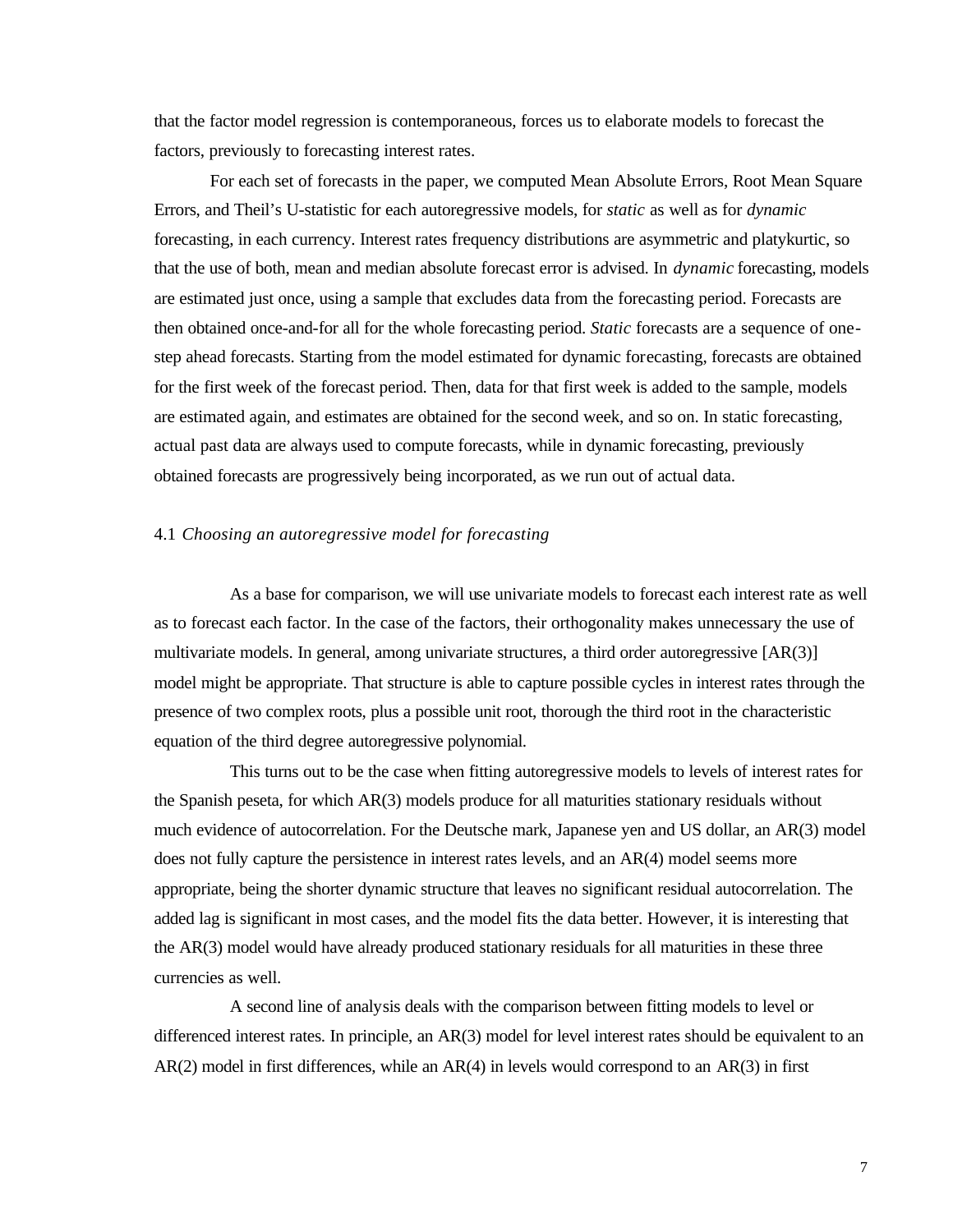differences. However, while theoretically equivalent, significant differences arise between these two types of models in practice, as discussed below.

Something similar can be said about forecasting models for the principal components, with AR(3) models in levels producing stationary residuals in all cases and leaving no significant trace of residual autocorrelation for the Spanish peseta. For the Deutsche mark, Japanese yen and US dollar, an AR(4) structure is needed to account for residual autocorrelation. This should be expected, since as explained in Section 2, the first component is essentially the general level of interest rates, and will share the general characteristics of persistence across the term structure. For the slope and curvature components, the choice of order in the autoregressive model is irrelevant. For consistency, we estimated AR(3) models in levels to forecast the three factors for the Spanish peseta, and AR(4) models to forecast factors for the Deutsche mark, Japanese yen and US dollar.

This common choice of length in the autoregressive models for interest rates and principal components for each currency greatly simplifies the search for an adequate specification. Some informal experiments reveal that, from the point of view of forecasting performance, no much gain is achieved from an exhaustive search for the best dynamic specification each time models are estimated with additional data, as it is the case in *static* forecasting.

# 4.2 *Forecasting results*

Table 4 presents estimates of interest rates models. The left column shows in each case estimates of the autoregressive model, while the right column contains estimates of factor models. Adjusted R-squared values are very high in both cases, but regressions are not spurious, since residuals seem to be clearly stationary according to the Augmented Dickey-Fuller or Phillips-Perron tests. In addition to stationary tests for residuals, we provide for each estimated model, first- and fourth-order Lagrange Multiplier tests as well as third- and tenth-order Ljung-Box tests for residual autocorrelation. The comparison between standard errors of estimate (SEE) in both models and the values of the accompanying statistics suggests that, as expected, factor models exploit much better the information in the term structure at each point in time, while the autoregressive models are much better designed to capture the dynamic structure of interest rates.

Tests for first- and fourth-order ARCH structures in the residuals show significant evidence of this type of heteroskedasticity, specially when the three factors are used to explain the behavior of interest rates. Even though it leads to a loss of precision in forecasting, the presence of ARCH components should not be expected to introduce significant systematic biases in forecasting, so the comparison between forecasting strategies that we develop next should not be expected to be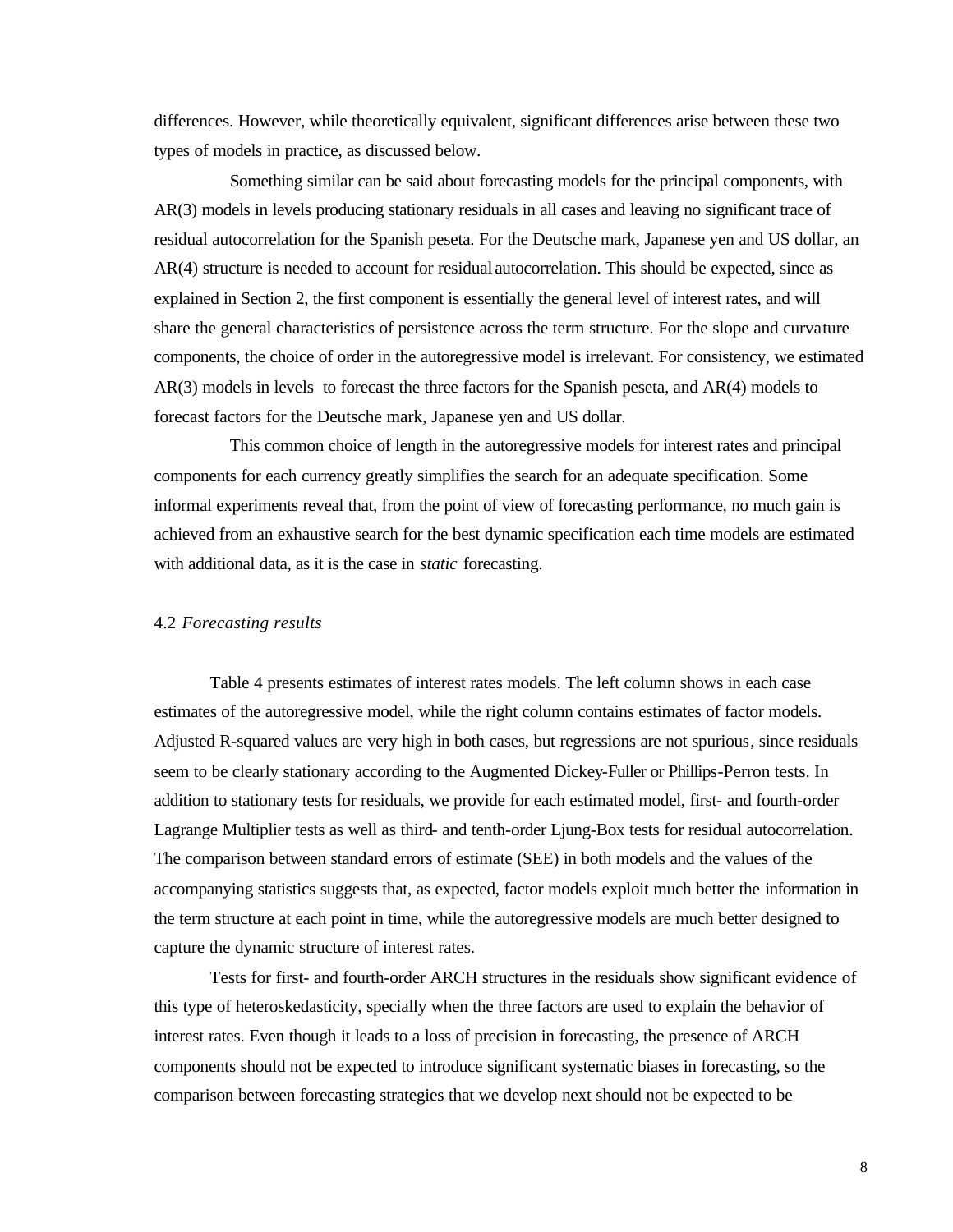significantly contaminated by the presence of ARCH components in the residuals. Nevertheless, it would be interesting to estimate models capturing this feature and analyzing the effect, if any, on forecasting performance. It might also be the case that common ARCH factors can be found across the term structure, following the proposal by Engle and Kozicki (1993), which could then be explicitly incorporated into a forecasting strategy. This is left for further research.

We are interested in the quality of forecasts obtained with both types of models. For that analysis, we obtain *static* and *dynamic* forecasts over the last three months in our sample, October, November and December 1998. *Dynamic* forecasts are obtained with models estimated using data until the end of September 1998. These are once-and-for all predictions over the 13 weeks in those three months. We also computed *static* forecasts. For them, we estimate the previous models each Wednesday over the three months, each time computing a single one-step ahead forecast, for next Wednesday. That way, we have a sequence of 13 one-step ahead forecasts for each interest rate and currency.

Table 5 shows the mean value of each interest rate over the forecasting period, to be compared with the values of forecast error statistics. We have four forecasting error criteria for static and another four for dynamic forecasting for each maturity, 72 comparisons between autoregressive and factor models for each currency in total.

Among the 72 error criteria comparisons, the principal components model achieves a lower value of the error criterion in 27 cases (38% of the comparisons) for the Deutsche mark, 32 cases (44%) for the Spanish peseta, and 33 cases each (46%) for the Japanese yen and the US dollar. Among them, 16 correspond to dynamic forecasting for the Deutsche mark, 20 for the Spanish peseta, and 19 for the Japanese yen and US dollar. Hence, in a very significant number of comparisons, the principal component model performs better than the autoregressive model. Favorable comparisons are almost equally distributed between *static* and *dynamic* forecasting situations.

For each possible comparison, we computed the ratio between the value of each error criterion for the autoregressive model over the similar one for the factor model in Table 5. Median ratios over the 72 comparisons for the Deutsche mark, Spanish peseta, Japanese yen and US dollar are .985, .999, .992 and 1.000, suggesting that, *on average*, forecasts from factor models are comparable to those of autoregressive models, except for the Deutsche mark. Furthermore, skewness is -.0764, 1.0167, .7039 and 1.4886, showing that, again except for the Deutsche mark, distributions for these ratios are skewed to the right. This suggests that the forecast gain obtained when factor models perform better is superior to that obtained when autoregressive models produce better forecasts. Hence, except for the Deutsche mark, factor models seem to have a better forecasting performance than autoregressive models.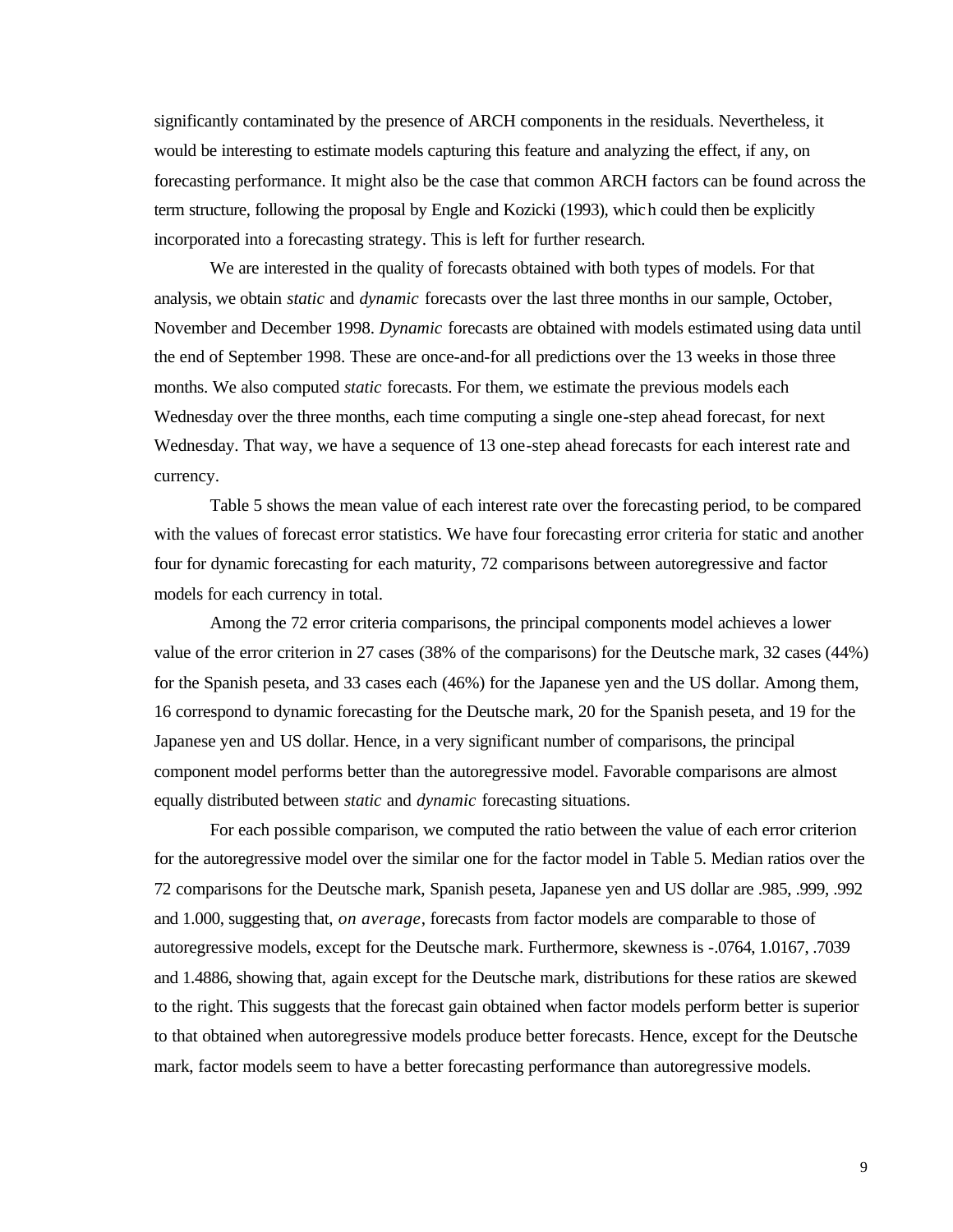These results are quite striking because of the static nature of factor models and the need to use estimated autoregressive models for the factors to obtain forecasts for them, previously to computing interest rate forecasts. This way, we add to the sampling error in estimating factor regression models, that from estimating autoregressive models for the factors. Yet, in spite of this double estimation process, factor models often predict better than autoregressive models, which use the dynamics in interest rate processes for forecasting.

As mentioned in the Introduction, the practical relevance of our forecasting results stems from the fact that to forecast the set of nine interest rates we need to forecast only three principal components. For the set of our four currencies, this reduces the number of forecasting models needed from thirty-six to twelve.

Even bigger simplicity would be achieved by working with just two factors, level and slope. We explored that possibility by computing forecasts from projections of each interest rate on these two factors. Median ratios of criterion values for the three-components model over the two-components model are 0.674 for the Deutsche mark, 0.787 for the Spanish peseta, 0.941 for the Japanese yen, and 0.987 for the US dollar. Besides, the distributions of the ratios are skewed to the left in each currency, suggesting that the gain in forecasting performance from using a third factor is very significant.

We mentioned above the theoretical equivalence between an AR(4) model in levels and an AR(3) model in differenced interest rates. Ratios of the 72 forecasting error statistics for both models have median values below 1 and distributions which are skewed to the left, suggesting that the AR(4) model in levels produces better forecasts than the AR(3) model in differenced interest rates. For the Spanish peseta the comparison was made between an AR(3) model in levels and an AR(2) model in differenced interest rates.

Finally, stationary residuals in the right columns of Table 4 show interest rates to be cointegrated with the set of three factors for all maturities and currencies. Hence, it should be expected that an error correction model among the set of variables formed by each interest rate and the three factors would more adequately capture the long-run relationships between them, as well as their short term co-movements. However, searching for the right dynamic specification of the single-equation error equation model for each interest rate would imply an extensive amount of data mining. This would be contrary to our goal of setting relatively simple setups that allow for exploiting the contemporaneous correlations across the term structure, for interest rate forecasting. Testing the forecasting gain of an error correction model over our models in differences would constitute, however, an interesting issue for further research.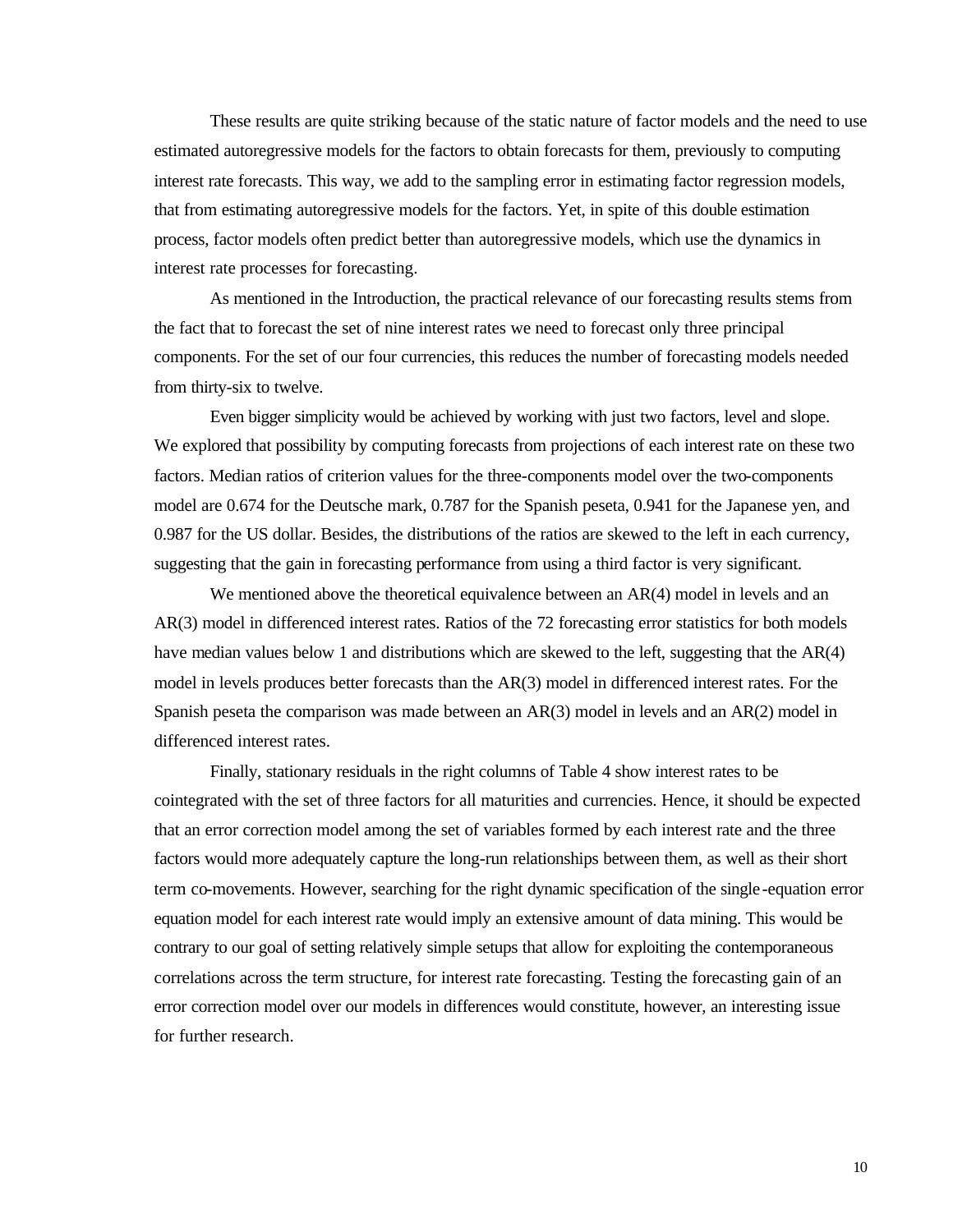## 4.3 *The correlation structure of interest rate forecasts.*

As in Section 3.3, it is important to analyze the extent to which forecasting models can reproduce the observed pattern of correlations across the term structure, since the correlation matrix plays such an important role in most risk management exercises. A significant deviation from the correlation matrix of interest rates would lead to possibly important biases when using the set of forecasts to evaluate portfolio risk at a given future horizon.

Table 6 reproduces correlation matrices for autoregressive and factor model forecasts, both, for dynamic and static forecasts. In each case, the correlation coefficient between forecasts for any two maturities is compared to the sample correlation coefficient corresponding to those two maturities and currency over the forecasting period. The general result is that *static* forecasts in levels obtained from autoregressive models and from factor models retain the same cross-correlation structure that it is observed in the sample, although the fit for correlation coefficients between maturities farther apart deteriorates. *Dynamic* forecasts also reproduce sample cross-correlations, although deviations for correlation coefficients between faraway maturities are now rather large in the case of the Deutsche mark and US dollar. For the Spanish peseta and Japanese yen, the whole matrix of correlation coefficients is fairly well reproduced.

Not only forecasting but also simulating interest rates are useful tools for sound portfolio management. The good fit of interest rate models in Table 4 suggests that Monte Carlo simulations aimed at computing VaR values for fixed income portfolios at a given future horizon or at fixed income derivative pricing could successfully be conducted by just simulating future trajectories for three factors. Using the simulated paths in the estimated interest rate regressions would provide us with simulated trajectories for interest rates themselves. Again, the reduction in computational requirements would be extensive. Even though we have not explored this possibility, the relatively accurate preservation of correlations across the term structure in the forecasting exercises we have reported in this paper suggests that simulation exercises over the term structure could be conducted to a good approximation using univariate simulations for the factors together with estimated regressions on Table 4. That would avoid the need to draw realizations from the multivariate distribution of innovations for the vector of interest rates, which would be rather hard to estimate.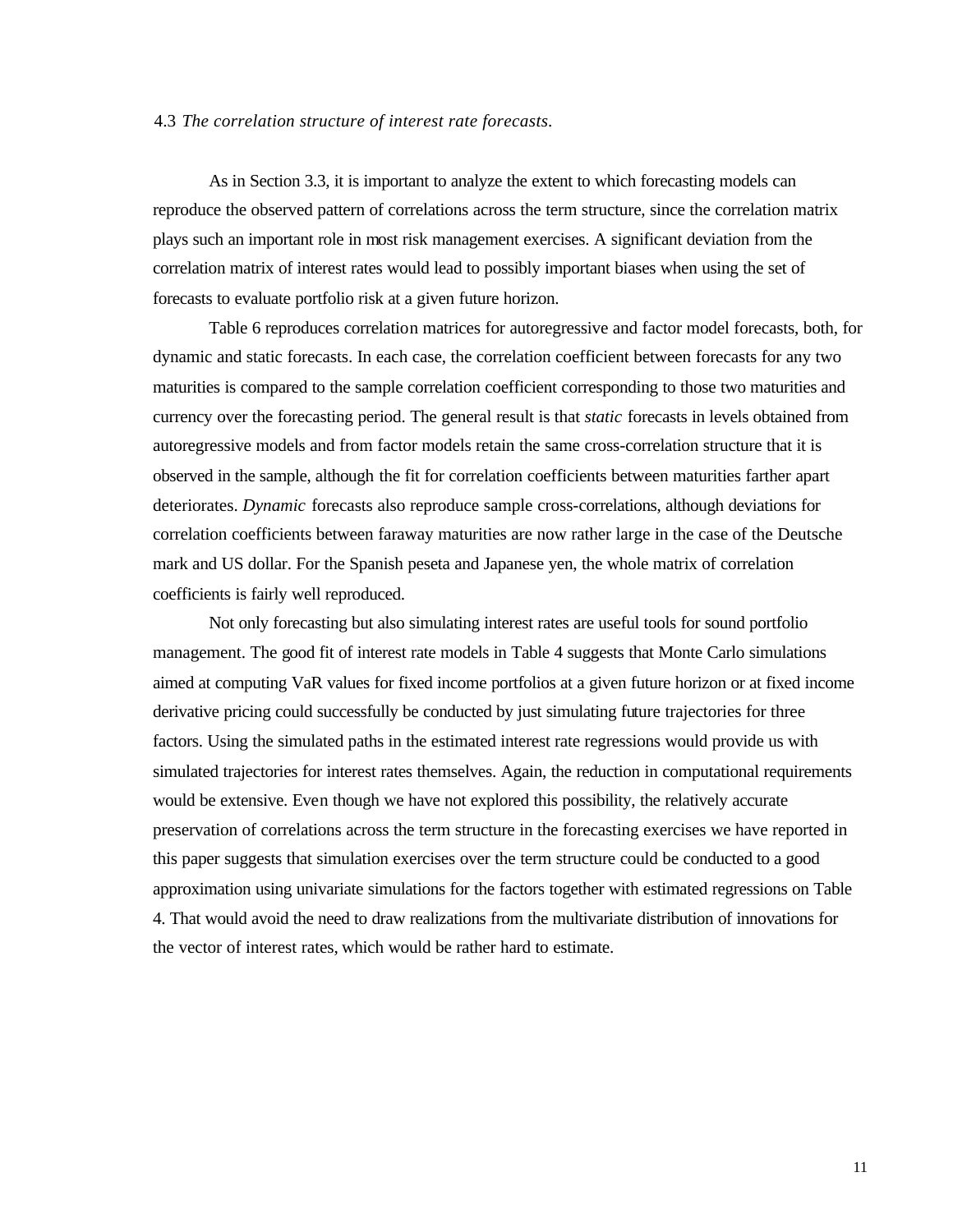## **5. Conclusions**

We have analyzed the extent to which factor models of the term structure of Interest Rate Swap (IRS) markets can be used to forecast future interest rates. We have used as factors principal components computed for a vector of zero coupon rates at maturities between 2- and 10-years. Data for 6-, 8- and 9-year maturities were obtained interpolating on market quotes at other maturities, and a zero coupon curve was then estimated by the bootstrapping method. We use weekly data from interest rate swaps denominated in Deutsche mark, Spanish peseta, Japanese yen and US dollar. Zero coupon rates at the mentioned maturities are all I(1) variables and display high correlations, not only in levels but also in first differences.

Most issues in risk management in fixed income markets require reducing the dimensionality of the vector of relevant interest rates. This is particularly true of forecasting changes in bond prices, the essential tool for fund management. It is also needed for VaR analysis, so that computation of variancecovariance matrices remains manageable.

Factor analysis, in the form of principal components has often been used to summarize a large vector of interest rate vector in a few set of factors. Usually, just three factors, naturally interpreted as the *level, steepness and curvature of the yield curve*, have been shown to account for a large amount of variation in a vector of interest rates representing a term structure. Factors of this kind have also been shown to drastically simplify the computation of the variance-covariance matrix and sensitivity vector that are needed in VaR evaluation, without introducing any noticeable bias. We complement that research by showing that the three-factor characterization of a term structure seems quite robust to the choice of time period, currency and market. The level factor captures, by itself, at least 95% of the fluctuation in each interest rate, while adding the slope factor allows for capturing at least 99,7% of the fluctuation at all maturities and currencies. Furthermore, we have shown the factors to be able to capture quite well sample correlations among interest rates.

We have specifically examined the ability of factors to forecast future interest rates. For this analysis, we have compared the forecasting performance of factor models to that of autoregressive models. A short autoregression in interest rate levels produces stationary residuals for all maturities and currencies, while leaving no significante trace of residual autocorrelation. A third autoregression in differenced interest rates should be an equivalent model, but it displays a slightly worse forecasting performance. As an alternative, we have used least-squares projections of each interest rate on the chosen factors to produce interest rate forecasts.

We use four criteria for forecasting performance: Mean and Median Absolute Errors, Root Mean Square Error, and Theil's U-statistic, and compare the forecasting ability of alternative models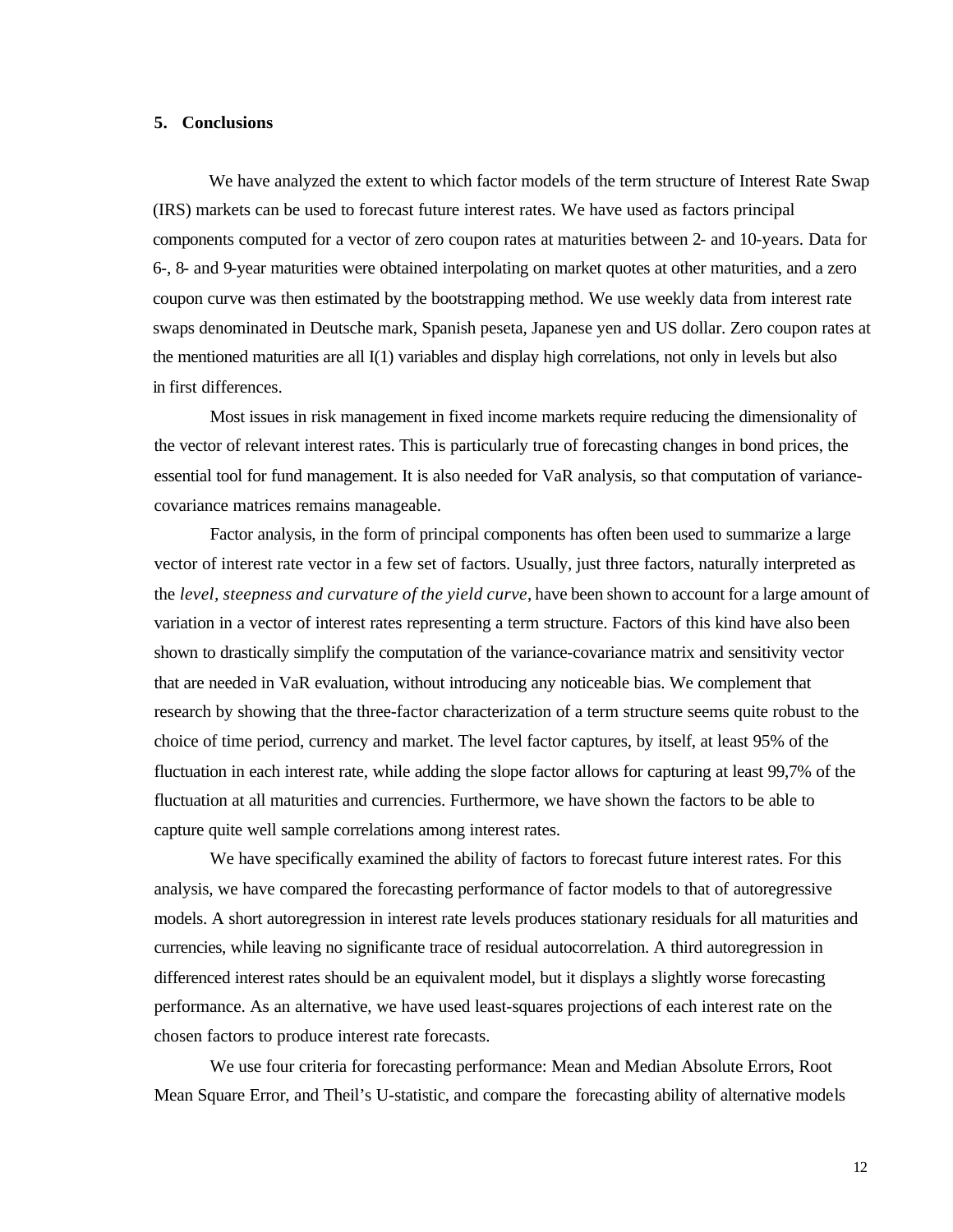by examining the ratio between the error criteria obtained under each specification. Forecasts were obtained for the thirteen weeks in the last three months of our sample. Having nine interest rates for each currency, four forecasting criteria and static, as well as dynamic forecasts, we have 72 comparisons for each currency. Factor models perform better than autoregressive models in at least 44% of the comparisons for the Spanish peseta, Japanese yen and US dollar, and 38% of the cases for the Deutsche mark. Besides, an examination of the frequency distribution of forecast error criteria suggests that predictions from factor models may be preferable to those of autoregressive models.

This result is quite striking because of the static nature of factor models, and the need to obtain forecasts for the factors, previously to computing interest rate forecasts. That way, we add to the sampling error in estimating factor regression models, that from estimating autoregressive models for the factors. Yet, in spite of this double estimation process, factor models can sometimes predict better than autoregressive models, which fully incorporate the dynamics in interest rate processes for forecasting.

The good forecasting performance of factor models, as well as their ability to reproduce the sample correlation structure is very important for optimal portfolio design and risk management. First, forecasting future prices of fixed income assets can be greatly simplified, since we can proceed by using just forecasts for the factors to obtain forecasts for all interest rates involved. Also, in the type of Monte Carlo exercises needed to compute VaR measures at a given future horizon, a huge number of simulations is usually run. The described properties of term structure factors suggests a much simpler approach by just simulating the factors and deriving from their trajectories those for interest rates, as opposed to having to simulate each specific interest rate.

Finally, it is interesting that both forecasting models can approximately reproduce the observed pattern of correlations across the term structure, since the correlation matrix plays such an important role in most risk management exercises. This is specially relevant for VaR analysis, since it shows that drawing from univariate probability distributions for the innovations in either model is enough to roughly preserve during the forecast horizon the sample correlation matrix among interest rates. In this respect, *static* forecasts do specially well at retaining the sample cross-correlation structure, except between distant maturities, *dynamic* forecasts doing a little worse.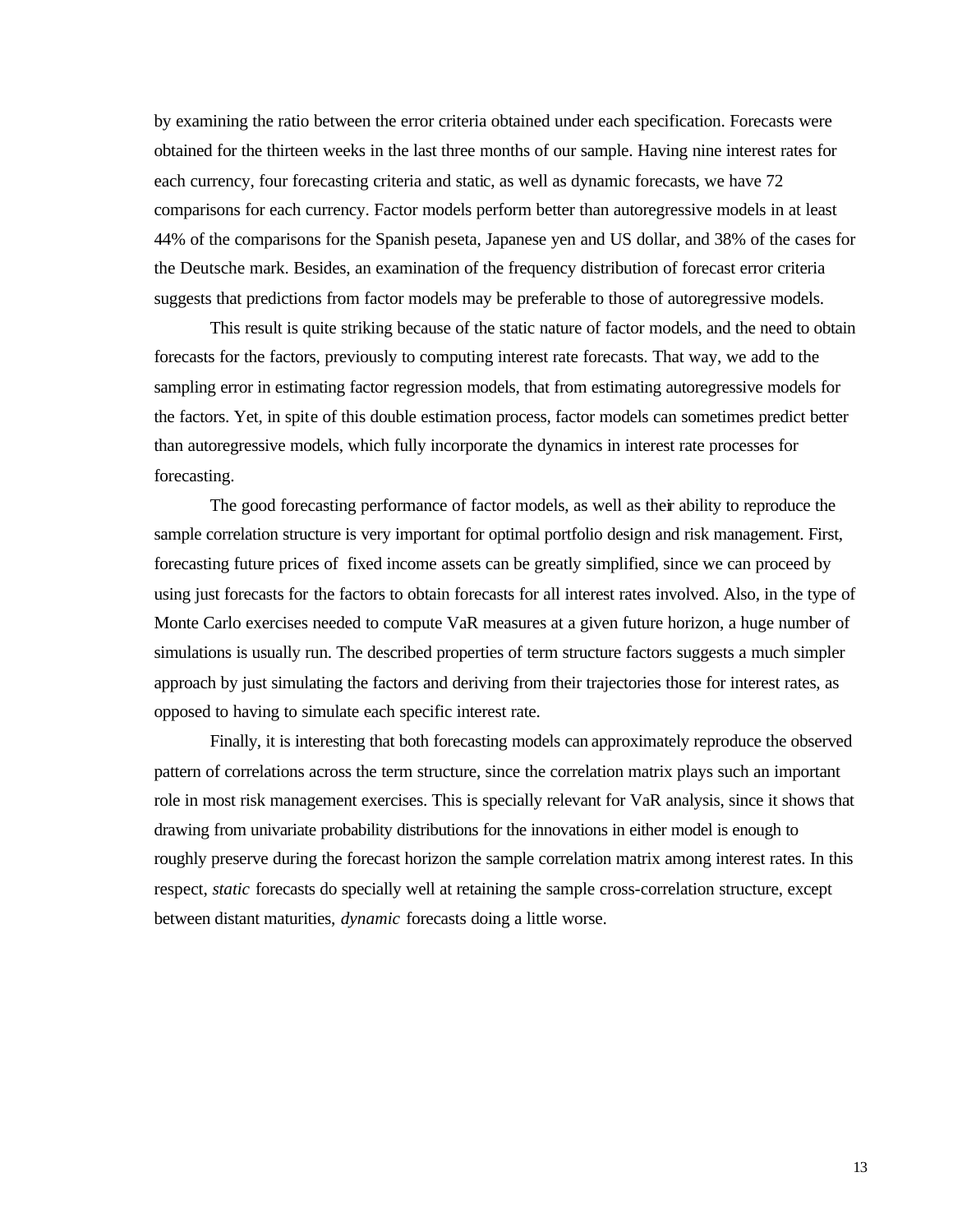# **References**

- Engle, R.F. and S. Kozicki (1993), Testing for Common Features, Journal of Business and Economic Statistics 11, 369-380.
- Knez, P.J., Litterman, R. and Scheinkman, J. (1994): "Explorations into factors explaining money market returns", *Journal of Finance*, 49, 1861-1882.
- Litterman, R. and Scheinkman, J. (1991): "Common factor affecting bond returns", *Journal of Fixed Income*, 1, 54-61.
- Niffikeer, C.I., Hewins, R.D. and Flavell, R.B. (2000): "A synthetic factor approach to the estimation of value-at-risk of a portfolio of interest rate swaps", *Journal of Banking and Finance*, 24, 1903-1932.
- Steeley, J.M. (1990): "Modelling the dynamics of the term structure of interest rates", *The Economic and Social Review*, 21, 337-661.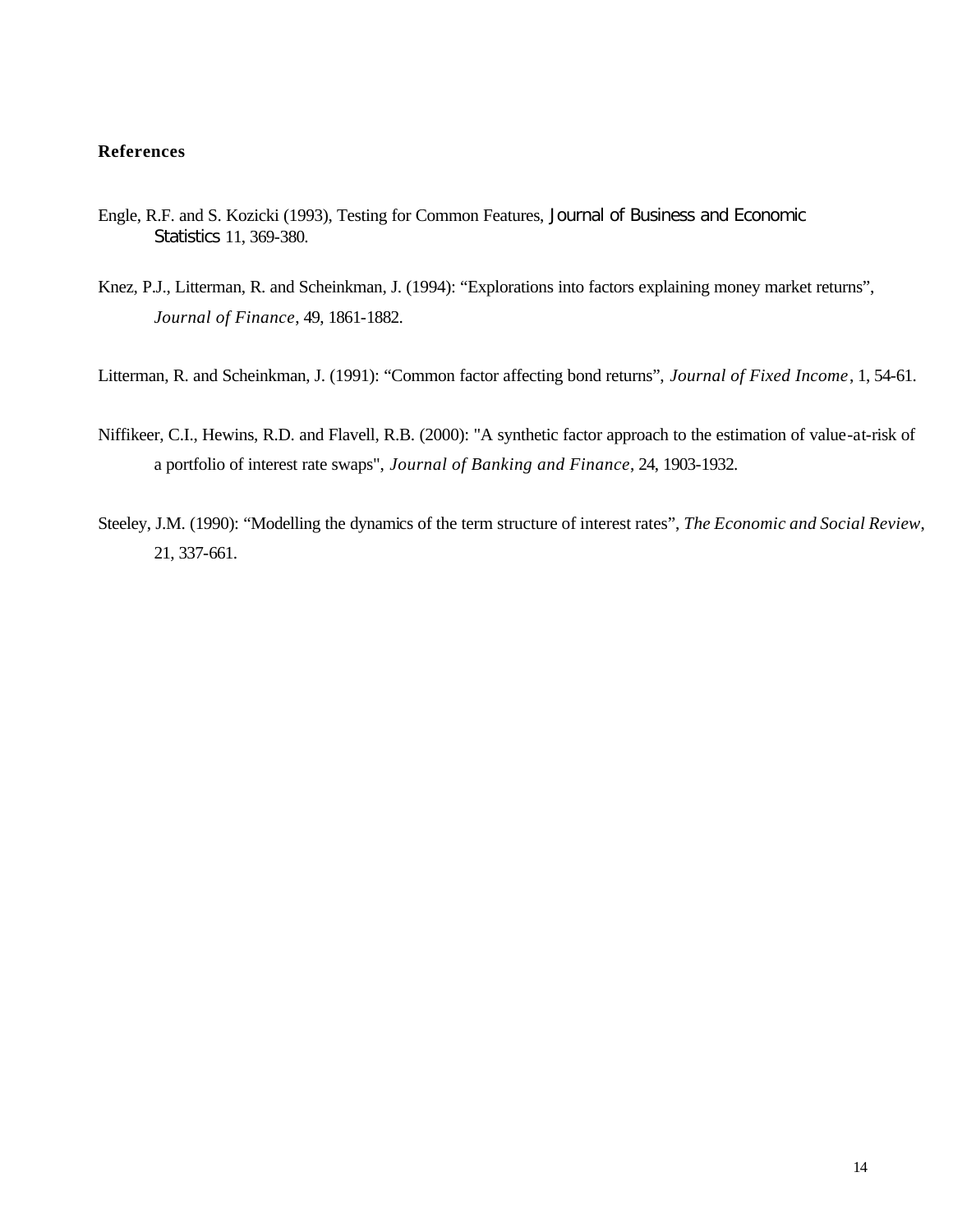|                        | <b>Table 1. Unit root tests</b><br><b>Principal Components</b><br><b>Zero coupon rates</b> |           |           |           |           |           |           |           |           |           |               |              |  |  |  |
|------------------------|--------------------------------------------------------------------------------------------|-----------|-----------|-----------|-----------|-----------|-----------|-----------|-----------|-----------|---------------|--------------|--|--|--|
|                        |                                                                                            |           |           |           |           |           |           |           |           |           |               |              |  |  |  |
|                        | 2-year                                                                                     | 3-year    | 4-year    | 5-year    | 6-year    | 7-year    | 8-year    | 9-year    | 10-year   | First     | <b>Second</b> | <b>Third</b> |  |  |  |
|                        |                                                                                            |           |           |           | a) DEM    |           |           |           |           |           |               |              |  |  |  |
| <b>ADF-Level</b>       | $-1.081$                                                                                   | $-1.038$  | $-0.822$  | $-0.729$  | $-0.575$  | $-0.369$  | $-0.231$  | $-0.072$  | 0.105     | $-0.594$  | $-1.427$      | $-2.203$     |  |  |  |
| <b>ADF-Differences</b> | $-7.480$                                                                                   | $-7.599$  | $-7.717$  | $-7.805$  | $-8.083$  | $-8.479$  | $-8.783$  | $-9.139$  | $-9.545$  | $-8.171$  | $-7.784$      | $-8.061$     |  |  |  |
| <b>PP-Level</b>        | $-1.323$                                                                                   | $-1.195$  | $-0.981$  | $-0.874$  | $-0.717$  | $-0.519$  | $-0.429$  | $-0.327$  | $-0.217$  | $-0.792$  | $-1.434$      | $-2.080$     |  |  |  |
| <b>PP-Differences</b>  | $-19.035$                                                                                  | $-18.358$ | $-19.090$ | $-19.639$ | $-20.313$ | $-21.259$ | $-21.752$ | $-22.348$ | $-23.036$ | $-20.288$ | $-19.793$     | $-21.017$    |  |  |  |
| b) ESP<br>$-0.319$     |                                                                                            |           |           |           |           |           |           |           |           |           |               |              |  |  |  |
| <b>ADF-Level</b>       | $-0.563$                                                                                   | $-0.050$  | $-0.315$  | $-1.969$  | $-3.133$  |           |           |           |           |           |               |              |  |  |  |
| <b>ADF-Differences</b> | $-9.949$                                                                                   | $-9.233$  | $-8.691$  | $-8.205$  | $-8.267$  | $-8.454$  | $-8.511$  | $-8.633$  | $-8.823$  | $-8.581$  | $-11.024$     | $-12.840$    |  |  |  |
| <b>PP-Level</b>        | $-0.625$                                                                                   | $-0.534$  | $-0.444$  | $-0.437$  | $-0.303$  | $-0.185$  | $-0.121$  | $-0.062$  | $-0.011$  | $-0.268$  | $-2.345$      | $-4.512$     |  |  |  |
| <b>PP-Differences</b>  | $-23.687$                                                                                  | $-22.541$ | $-20.974$ | $-20.318$ | $-20.064$ | $-20.006$ | $-19.853$ | $-19.874$ | $-20.094$ | $-20.107$ | $-28.911$     | $-27.242$    |  |  |  |
|                        |                                                                                            |           |           |           | $c)$ JPY  |           |           |           |           |           |               |              |  |  |  |
| <b>ADF-Level</b>       | $-2.187$                                                                                   | $-1.967$  | $-1.712$  | $-1.610$  | $-1.498$  | $-1.373$  | $-1.377$  | $-1.380$  | $-1.384$  | $-1.573$  | $-2.952$      | $-2.481$     |  |  |  |
| <b>ADF-Differences</b> | $-8.042$                                                                                   | $-7.965$  | $-7.775$  | $-7.553$  | $-7.323$  | $-7.177$  | $-7.109$  | $-7.048$  | $-6.993$  | $-7.352$  | $-9.140$      | $-8.601$     |  |  |  |
| <b>PP-Level</b>        | $-2.321$                                                                                   | $-1.984$  | $-1.748$  | $-1.633$  | $-1.480$  | $-1.311$  | $-1.300$  | $-1.287$  | $-1.277$  | $-1.575$  | $-2.789$      | $-2.466$     |  |  |  |
| <b>PP-Differences</b>  | $-18.690$                                                                                  | $-18.919$ | $-18.904$ | $-18.973$ | $-18.903$ | $-18.924$ | $-18.767$ | $-18.679$ | $-18.691$ | $-18.745$ | $-18.594$     | $-24.207$    |  |  |  |
|                        |                                                                                            |           |           |           | d) USD    |           |           |           |           |           |               |              |  |  |  |
| <b>ADF-Level</b>       | $-2.248$                                                                                   | $-2.350$  | $-2.300$  | $-2.196$  | $-2.088$  | $-1.950$  | $-1.860$  | $-1.758$  | $-1.654$  | $-2.118$  | $-1.267$      | $-3.106$     |  |  |  |
| <b>ADF-Differences</b> | $-7.377$                                                                                   | $-7.319$  | $-7.368$  | $-7.433$  | $-7.627$  | $-7.891$  | $-8.106$  | $-8.371$  | $-8.681$  | $-7.710$  | $-7.826$      | $-9.456$     |  |  |  |
| <b>PP-Level</b>        | $-2.130$                                                                                   | $-2.190$  | $-2.169$  | $-2.085$  | $-2.031$  | $-1.955$  | $-1.886$  | $-1.807$  | $-1.726$  | $-2.073$  | $-1.153$      | $-3.339$     |  |  |  |
| <b>PP-Differences</b>  | $-20.047$                                                                                  | $-20.287$ | $-20.653$ | $-21.098$ | $-21.272$ | $-21.583$ | $-21.735$ | $-21.962$ | $-22.260$ | $-21.223$ | $-18.510$     | $-22.755$    |  |  |  |

Note: Augmented Dickey-Fuller (ADF) and Phillips-Perron (PP) unit root statistics. Critical values for both statistics: -3.448 (1%),  $-2.869(5\%)$ ,  $-2.571(10\%)$ .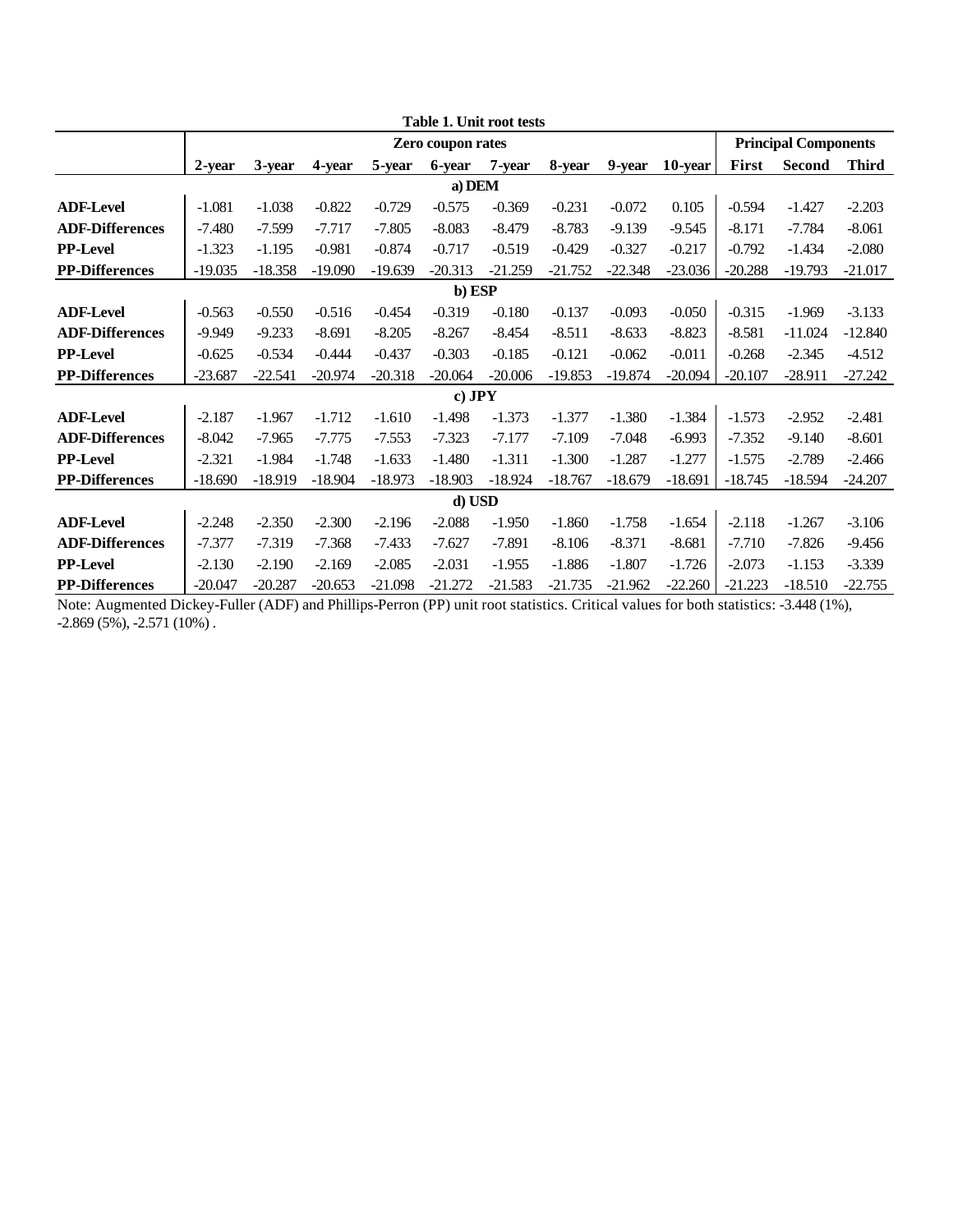|                         | 2-year | 3-year | 4-year | 5-year | 6-year   | 7-year | 8-year |       | 9-year 10-year 2-year |       | 3-year | 4-year | 5-year | 6-year | 7-year | 8-year | 9-year | 10-year |
|-------------------------|--------|--------|--------|--------|----------|--------|--------|-------|-----------------------|-------|--------|--------|--------|--------|--------|--------|--------|---------|
| Level                   |        |        |        |        | a) DEM   |        |        |       |                       |       |        |        |        | b) ESP |        |        |        |         |
| 2-year                  | 1.000  | 0.994  | 0.979  | 0.960  | 0.939    | 0.905  | 0.889  | 0.868 | 0.839                 | 1.000 | 0.997  | 0.993  | 0.988  | 0.984  | 0.979  | 0.976  | 0.972  | 0.967   |
| 3-year                  | 0.994  | 1.000  | 0.995  | 0.984  | 0.969    | 0.942  | 0.929  | 0.911 | 0.886                 | 0.997 | 1.000  | 0.999  | 0.996  | 0.994  | 0.990  | 0.987  | 0.984  | 0.980   |
| 4-year                  | 0.980  | 0.995  | 1.000  | 0.996  | 0.988    | 0.970  | 0.960  | 0.945 | 0.925                 | 0.993 | 0.999  | 1.000  | 0.999  | 0.998  | 0.995  | 0.993  | 0.991  | 0.988   |
| 5-year                  | 0.960  | 0.984  | 0.996  | 1.000  | 0.997    | 0.986  | 0.979  | 0.969 | 0.952                 | 0.988 | 0.996  | 0.999  | 1.000  | 1.000  | 0.998  | 0.997  | 0.995  | 0.992   |
| 6-year                  | 0.939  | 0.969  | 0.988  | 0.997  | 1.000    | 0.996  | 0.991  | 0.984 | 0.971                 | 0.984 | 0.994  | 0.998  | 1.000  | 1.000  | 0.999  | 0.999  | 0.997  | 0.996   |
| 7-year                  | 0.905  | 0.943  | 0.970  | 0.987  | 0.996    | 1.000  | 0.999  | 0.996 | 0.989                 | 0.979 | 0.990  | 0.995  | 0.998  | 0.999  | 1.000  | 1.000  | 0.999  | 0.998   |
| 8-year                  | 0.889  | 0.929  | 0.960  | 0.980  | 0.991    | 0.999  | 1.000  | 0.999 | 0.994                 | 0.976 | 0.987  | 0.993  | 0.997  | 0.999  | 1.000  | 1.000  | 1.000  | 0.999   |
| 9-year                  | 0.868  | 0.911  | 0.945  | 0.969  | 0.984    | 0.996  | 0.999  | 1.000 | 0.998                 | 0.972 | 0.984  | 0.991  | 0.995  | 0.998  | 0.999  | 1.000  | 1.000  | 1.000   |
| 10-year                 | 0.839  | 0.886  | 0.925  | 0.952  | 0.972    | 0.989  | 0.994  | 0.998 | 1.000                 | 0.967 | 0.981  | 0.988  | 0.992  | 0.996  | 0.998  | 0.999  | 1.000  | 1.000   |
| <b>First difference</b> |        |        |        |        |          |        |        |       |                       |       |        |        |        |        |        |        |        |         |
| 2-year                  | 1.000  | 0.968  | 0.907  | 0.875  | 0.836    | 0.766  | 0.738  | 0.700 | 0.650                 | 1.000 | 0.957  | 0.860  | 0.703  | 0.645  | 0.567  | 0.568  | 0.558  | 0.537   |
| 3-year                  | 0.970  | 1.000  | 0.961  | 0.934  | 0.903    | 0.840  | 0.814  | 0.777 | 0.728                 | 0.937 | 1.000  | 0.955  | 0.846  | 0.800  | 0.729  | 0.729  | 0.718  | 0.692   |
| 4-year                  | 0.922  | 0.986  | 1.000  | 0.986  | 0.970    | 0.922  | 0.902  | 0.871 | 0.828                 | 0.821 | 0.968  | 1.000  | 0.948  | 0.919  | 0.863  | 0.868  | 0.859  | 0.836   |
| 5-year                  | 0.874  | 0.958  | 0.991  | 1.000  | 0.987    | 0.943  | 0.928  | 0.902 | 0.865                 | 0.709 | 0.908  | 0.984  | 1.000  | 0.988  | 0.950  | 0.945  | 0.927  | 0.894   |
| 6-year                  | 0.831  | 0.922  | 0.970  | 0.993  | 1.000    | 0.984  | 0.974  | 0.953 | 0.921                 | 0.659 | 0.870  | 0.963  | 0.993  | 1.000  | 0.987  | 0.982  | 0.963  | 0.929   |
| 7-year                  | 0.767  | 0.865  | 0.929  | 0.968  | 0.991    | 1.000  | 0.996  | 0.982 | 0.957                 | 0.590 | 0.813  | 0.923  | 0.971  | 0.992  | 1.000  | 0.994  | 0.976  | 0.942   |
| 8-year                  | 0.737  | 0.832  | 0.900  | 0.946  | 0.978    | 0.997  | 1.000  | 0.995 | 0.979                 | 0.560 | 0.785  | 0.900  | 0.954  | 0.982  | 0.998  | 1.000  | 0.993  | 0.972   |
| 9-year                  | 0.698  | 0.789  | 0.863  | 0.916  | 0.957    | 0.987  | 0.996  | 1.000 | 0.994                 | 0.523 | 0.748  | 0.869  | 0.930  | 0.966  | 0.991  | 0.998  | 1.000  | 0.993   |
| 10-year                 | 0.649  | 0.736  | 0.814  | 0.875  | 0.926    | 0.967  | 0.984  | 0.996 | 1.000                 | 0.478 | 0.704  | 0.831  | 0.900  | 0.944  | 0.978  | 0.989  | 0.997  | 1.000   |
| Level                   |        |        |        |        | $c)$ JPY |        |        |       |                       |       |        |        |        | d) USD |        |        |        |         |
| 2-year                  | 1.000  | 0.997  | 0.991  | 0.984  | 0.977    | 0.967  | 0.965  | 0.963 | 0.961                 | 1.000 | 0.977  | 0.923  | 0.857  | 0.809  | 0.748  | 0.714  | 0.675  | 0.630   |
| 3-year                  | 0.998  | 1.000  | 0.998  | 0.994  | 0.989    | 0.981  | 0.980  | 0.978 | 0.976                 | 0.977 | 1.000  | 0.984  | 0.947  | 0.915  | 0.872  | 0.846  | 0.816  | 0.780   |
| 4-year                  | 0.991  | 0.998  | 1.000  | 0.999  | 0.996    | 0.991  | 0.990  | 0.989 | 0.987                 | 0.924 | 0.984  | 1.000  | 0.989  | 0.972  | 0.945  | 0.927  | 0.905  | 0.878   |
| 5-year                  | 0.984  | 0.994  | 0.999  | 1.000  | 0.999    | 0.996  | 0.995  | 0.994 | 0.992                 | 0.857 | 0.947  | 0.989  | 1.000  | 0.996  | 0.982  | 0.972  | 0.957  | 0.937   |
| 6-year                  | 0.977  | 0.989  | 0.997  | 0.999  | 1.000    | 0.999  | 0.998  | 0.997 | 0.996                 | 0.809 | 0.916  | 0.972  | 0.996  | 1.000  | 0.995  | 0.989  | 0.979  | 0.964   |
| 7-year                  | 0.967  | 0.982  | 0.992  | 0.996  | 0.999    | 1.000  | 1.000  | 0.999 | 0.999                 | 0.748 | 0.872  | 0.945  | 0.983  | 0.995  | 1.000  | 0.999  | 0.994  | 0.985   |
| 8-year                  | 0.965  | 0.980  | 0.990  | 0.995  | 0.998    | 1.000  | 1.000  | 1.000 | 0.999                 | 0.714 | 0.847  | 0.927  | 0.972  | 0.989  | 0.999  | 1.000  | 0.998  | 0.993   |
| 9-year                  | 0.963  | 0.978  | 0.989  | 0.994  | 0.997    | 1.000  | 1.000  | 1.000 | 1.000                 | 0.675 | 0.816  | 0.905  | 0.957  | 0.979  | 0.994  | 0.998  | 1.000  | 0.998   |
| 10-year                 | 0.961  | 0.976  | 0.987  | 0.992  | 0.996    | 0.999  | 0.999  | 1.000 | 1.000                 | 0.630 | 0.780  | 0.878  | 0.937  | 0.964  | 0.985  | 0.993  | 0.998  | 1.000   |
| <b>First difference</b> |        |        |        |        |          |        |        |       |                       |       |        |        |        |        |        |        |        |         |
| 2-year                  | 1.000  | 0.965  | 0.920  | 0.883  | 0.852    | 0.781  | 0.769  | 0.747 | 0.713                 | 1.000 | 0.988  | 0.969  | 0.943  | 0.925  | 0.894  | 0.883  | 0.864  | 0.836   |
| 3-year                  | 0.975  | 1.000  | 0.965  | 0.937  | 0.909    | 0.839  | 0.826  | 0.803 | 0.767                 | 0.990 | 1.000  | 0.991  | 0.973  | 0.961  | 0.935  | 0.926  | 0.908  | 0.882   |
| 4-year                  | 0.927  | 0.986  | 1.000  | 0.978  | 0.960    | 0.901  | 0.889  | 0.866 | 0.830                 | 0.968 | 0.994  | 1.000  | 0.987  | 0.980  | 0.959  | 0.952  | 0.937  | 0.913   |
| 5-year                  | 0.889  | 0.963  | 0.993  | 1.000  | 0.988    | 0.937  | 0.930  | 0.912 | 0.880                 | 0.942 | 0.980  | 0.996  | 1.000  | 0.994  | 0.975  | 0.971  | 0.959  | 0.938   |
| 6-year                  | 0.850  | 0.932  | 0.974  | 0.993  | 1.000    | 0.980  | 0.974  | 0.957 | 0.927                 | 0.925 | 0.968  | 0.989  | 0.998  | 1.000  | 0.993  | 0.989  | 0.978  | 0.956   |
| 7-year                  | 0.788  | 0.876  | 0.931  | 0.966  | 0.989    | 1.000  | 0.996  | 0.982 | 0.955                 | 0.900 | 0.949  | 0.976  | 0.990  | 0.997  | 1.000  | 0.996  | 0.985  | 0.964   |
| 8-year                  | 0.767  | 0.850  | 0.906  | 0.946  | 0.977    | 0.997  | 1.000  | 0.995 | 0.978                 | 0.883 | 0.933  | 0.963  | 0.979  | 0.990  | 0.998  | 1.000  | 0.996  | 0.983   |
| 9-year                  | 0.739  | 0.815  | 0.872  | 0.917  | 0.956    | 0.987  | 0.996  | 1.000 | 0.994                 | 0.860 | 0.911  | 0.943  | 0.961  | 0.977  | 0.990  | 0.997  | 1.000  | 0.996   |
| 10-year                 | 0.701  | 0.768  | 0.825  | 0.877  | 0.924    | 0.967  | 0.983  | 0.995 | 1.000                 | 0.831 | 0.882  | 0.916  | 0.937  | 0.958  | 0.975  | 0.988  | 0.997  | 1.000   |

**Table 2. Contemporaneous correlation coefficients between observed and fitted zero coupon rates**

Note: The upper triangular matrix contains correlation coefficients between sample interest rates. The lower triangular matrix contains correlation coefficients between the fitted components in regressions of interest rates on principal components.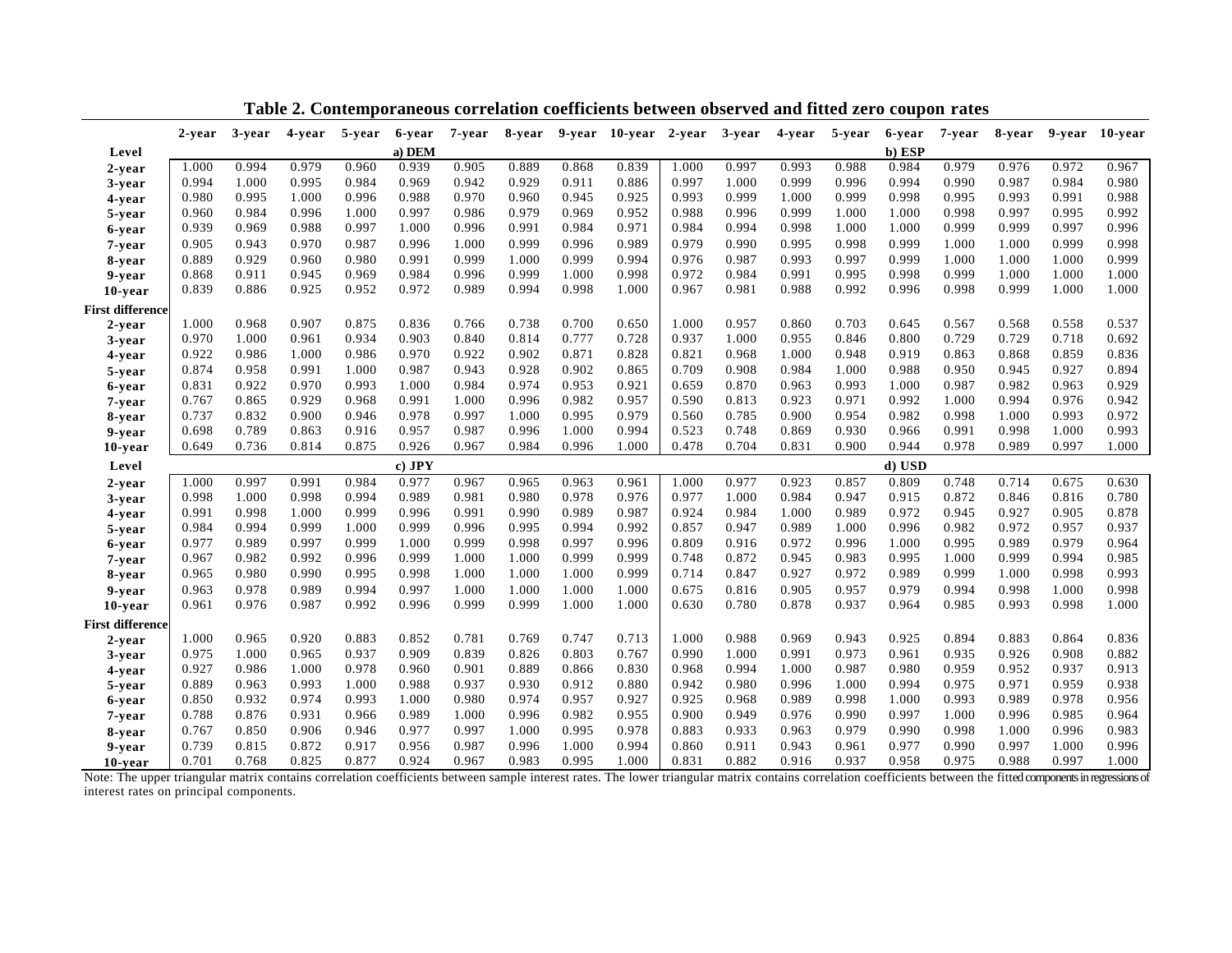|                                                           | Table 3. Principal Components in the term structure |        |                      |                                         |           |           |           |           |            |
|-----------------------------------------------------------|-----------------------------------------------------|--------|----------------------|-----------------------------------------|-----------|-----------|-----------|-----------|------------|
|                                                           | 2-vear                                              |        |                      | 3-year 4-year 5-year                    | 6-year    | 7-year    | 8-year    | 9-vear    | $10$ -year |
|                                                           |                                                     |        | a) DEM               |                                         |           |           |           |           |            |
| Variance-covariance matrix of interest rates              |                                                     |        |                      |                                         |           |           |           |           |            |
| Eigenvalues                                               | 155089.7                                            | 707.02 | 8.31                 | 0.34                                    | 0.25      | 0.10      | 7.66E-04  | 8.91E-05  | 7.18E-08   |
| First eigenvector                                         | $-0.3078$                                           |        |                      | $-0.3153 -0.3230 -0.3298$               | $-0.3352$ | $-0.3410$ | $-0.3445$ | $-0.3483$ | $-0.3523$  |
| Second eigenvector                                        | 0.6451                                              |        | 0.4166 0.2184 0.0637 |                                         | $-0.0598$ | $-0.1928$ | $-0.2535$ | $-0.3191$ | $-0.3895$  |
| Third eigenvector                                         | 0.5790                                              |        |                      | $-0.1229$ $-0.3703$ $-0.4057$ $-0.2736$ |           | $-0.1410$ | 0.0448    | 0.2381    | 0.4411     |
| R-squared coefficients on individual principal components |                                                     |        |                      |                                         |           |           |           |           |            |
| First component                                           | 0.9152                                              | 0.9617 | 0.9889               | 0.9984                                  | 0.9966    | 0.9790    | 0.9672    | 0.9487    | 0.9205     |
| Second component                                          | 0.8612                                              | 0.7888 | 0.7059               | 0.6268                                  | 0.5581    | 0.4673    | 0.4301    | 0.3854    | 0.3324     |
| Third component                                           | 0.0320                                              | 0.0723 | 0.1109               | 0.1422                                  | 0.1615    | 0.1857    | 0.1876    | 0.1895    | 0.1909     |
| R-squared coefficients on subset principal components     |                                                     |        |                      |                                         |           |           |           |           |            |
| On first two components                                   | 0.9987                                              | 0.9998 | 0.9991               | 0.9987                                  | 0.9994    | 0.9997    | 0.9999    | 0.9994    | 0.9977     |
| On first three components                                 | 1.0000                                              | 0.9999 | 0.9999               | 0.9998                                  | 1.0000    | 0.9998    | 1.0000    | 1.0000    | 0.9999     |
|                                                           |                                                     |        | b) ESP               |                                         |           |           |           |           |            |
| Variance-covariance matrix of interest rates              |                                                     |        |                      |                                         |           |           |           |           |            |
| Eigenvalues                                               | 321531.4                                            | 367.02 | 13.75                | 1.14                                    | 0.50      | 0.30      | 2.45E-04  | 1.78E-04  | 5.45E-07   |
| First eigenvector                                         | $-0.3287$                                           |        |                      | $-0.3296$ $-0.3312$ $-0.3323$           | $-0.3336$ | $-0.3350$ | $-0.3357$ | $-0.3365$ | $-0.3373$  |
| Second eigenvector                                        | 0.6050                                              | 0.4035 | 0.2278               | 0.0735                                  | $-0.0539$ | $-0.1889$ | $-0.2643$ | $-0.3452$ | $-0.4315$  |
| Third eigenvector                                         | 0.6222                                              |        |                      | $-0.0972$ $-0.3760$ $-0.4433$           | $-0.2657$ | $-0.0887$ | 0.0616    | 0.2141    | 0.3707     |
| R-squared coefficients on individual principal components |                                                     |        |                      |                                         |           |           |           |           |            |
| First component                                           | 0.9766                                              | 0.9919 | 0.9976               | 0.9992                                  | 0.9993    | 0.9970    | 0.9952    | 0.9923    | 0.9880     |
| Second component                                          | 0.6583                                              | 0.5998 | 0.5541               | 0.5172                                  | 0.4895    | 0.4577    | 0.4425    | 0.4250    | 0.4050     |
| Third component                                           | 0.0873                                              | 0.1255 | 0.1504               | 0.1669                                  | 0.1696    | 0.1728    | 0.1727    | 0.1728    | 0.1730     |
| R-squared coefficients on subset principal components     |                                                     |        |                      |                                         |           |           |           |           |            |
| On first two components                                   | 0.9990                                              | 0.9999 | 0.9995               | 0.9992                                  | 0.9997    | 0.9998    | 1.0000    | 0.9998    | 0.9994     |
| On first three components                                 | 1.0000                                              | 0.9999 | 0.9999               | 0.9999                                  | 1.0000    | 0.9999    | 1.0000    | 1.0000    | 0.9999     |
|                                                           |                                                     |        | $c)$ JPY             |                                         |           |           |           |           |            |
| Variance-covariance matrix of interest rates              |                                                     |        |                      |                                         |           |           |           |           |            |
| Eigenvalues                                               | 60006.8                                             | 535.22 | 7.70                 | 0.67                                    | 0.26      | 0.14      | 1.42E-03  | 7.31E-04  | 3.74E-05   |
| First eigenvector                                         | $-0.2744$                                           |        |                      | $-0.2967$ $-0.3163$ $-0.3307$           | $-0.3403$ | $-0.3510$ | $-0.3552$ | $-0.3597$ | $-0.3644$  |
| Second eigenvector                                        | 0.6303                                              | 0.4414 | 0.2512               | 0.0931                                  | $-0.0371$ | $-0.1829$ | $-0.2443$ | $-0.3102$ | $-0.3813$  |
| Third eigenvector                                         | 0.5372                                              |        |                      | $-0.0004$ $-0.3536$ $-0.3753$           | $-0.3119$ | $-0.2112$ | 0.0050    | 0.2403    | 0.4959     |
| R-squared coefficients on individual principal components |                                                     |        |                      |                                         |           |           |           |           |            |
| First component                                           | 0.9664                                              | 0.9857 | 0.9963               | 0.9992                                  | 0.9989    | 0.9945    | 0.9934    | 0.9917    | 0.9891     |
| Second component                                          | 0.8987                                              | 0.8589 | 0.8118               | 0.7755                                  | 0.7429    | 0.7021    | 0.6946    | 0.6863    | 0.6768     |
| Third component                                           | 0.0188                                              | 0.0404 | 0.0651               | 0.0804                                  | 0.0913    | 0.1038    | 0.1014    | 0.0987    | 0.0954     |
| R-squared coefficients on subset principal components     |                                                     |        |                      |                                         |           |           |           |           |            |
| On first two components                                   | 0.9990                                              | 0.9999 |                      | 0.9994 0.9993                           | 0.9997    | 0.9998    | 1.0000    | 0.9998    | 0.9990     |
| On first three components                                 | 0.9999                                              |        |                      | 0.9999 0.9999 0.9999 1.0000             |           | 0.9998    | 1.0000    | 1.0000    | 0.9999     |
|                                                           |                                                     |        | d) USD               |                                         |           |           |           |           |            |
| Variance-covariance matrix of interest rates              |                                                     |        |                      |                                         |           |           |           |           |            |
| Eigenvalues                                               | 162570.9                                            | 252.63 | 3.07                 | 0.28                                    | 0.09      | 0.02      | 4.95E-04  | 2.16E-04  | 1.18E-04   |
| First eigenvector                                         | $-0.2939$                                           |        |                      | -0.3095 -0.3213 -0.3310 -0.3373         |           | $-0.3441$ | $-0.3481$ | $-0.3524$ | $-0.357$   |
| Second eigenvector                                        | 0.6767                                              |        | 0.4167 0.2065 0.0383 |                                         | $-0.0653$ | $-0.1797$ | $-0.2389$ | $-0.3031$ | $-0.3727$  |
| Third eigenvector                                         | 0.4759                                              |        |                      | $-0.0573$ $-0.2774$ $-0.4216$ $-0.3253$ |           | $-0.2247$ | 0.0210    | 0.2715    | 0.5339     |
| R-squared coefficients on individual principal components |                                                     |        |                      |                                         |           |           |           |           |            |
| First component                                           | 0.7124                                              | 0.8811 |                      | 0.9697 0.9984                           | 0.9958    | 0.9743    | 0.9567    | 0.9316    | 0.8976     |
| Second component                                          | 0.4742                                              | 0.2699 | 0.1295               | 0.0481                                  | 0.0176    | 1.23E-03  | 2.22E-04  | 4.86E-03  | 0.0167     |
| Third component                                           | 0.3138                                              | 0.4606 | 0.5627               | 0.6253                                  | 0.6398    | 0.6444    | 0.6317    | 0.6142    | 0.5913     |
| R-squared coefficients on subset principal components     |                                                     |        |                      |                                         |           |           |           |           |            |
| On first two components                                   | 0.9993                                              | 0.9999 |                      | 0.9996 0.9992                           | 0.9996    | 0.9995    | 0.9999    | 0.9997    | 0.9988     |
| On first three components                                 | 0.9999                                              | 0.9999 | 0.9998               | 0.9998                                  | 1.0000    | 0.9997    | 0.9999    | 1.0000    | 0.9999     |

Note: Each panel contains eigenvalues and eigenvectors for the variance-covariance matrix of zero coupon rates. R-squared statistics are presented for regressions of each interest rate on each individual principal component as well as on the first two and three principal components.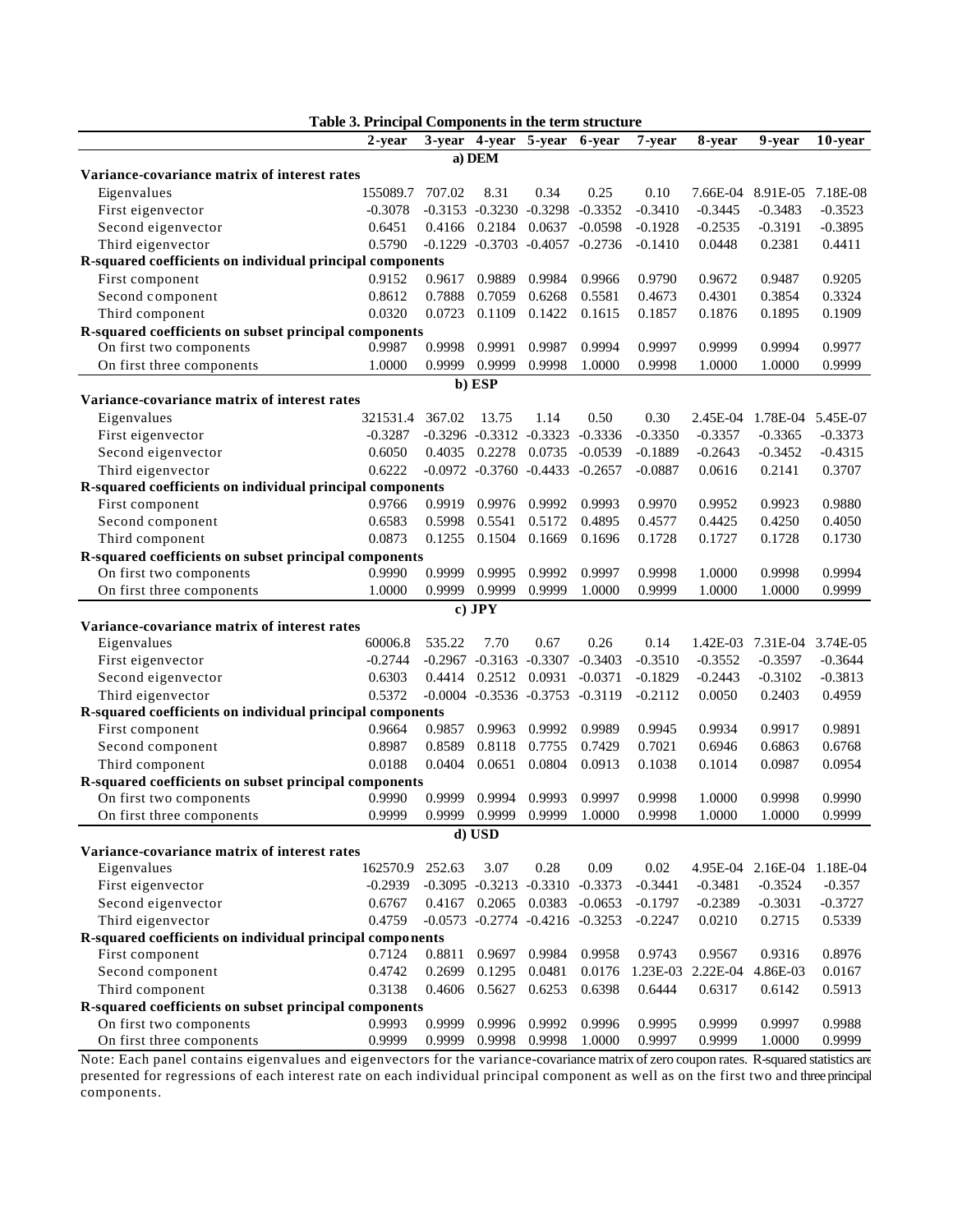|                         | 2-year         |                   |                | 3-year            | 4-year         |                   |                | 5-year            |                | 6-year            |                 | 7-year            | 8-year          |                   | 9-year          |                   | 10-year        |                   |
|-------------------------|----------------|-------------------|----------------|-------------------|----------------|-------------------|----------------|-------------------|----------------|-------------------|-----------------|-------------------|-----------------|-------------------|-----------------|-------------------|----------------|-------------------|
| Own lag                 |                |                   |                |                   |                |                   |                |                   |                |                   |                 |                   |                 |                   |                 |                   |                |                   |
| $i=1$                   | 1.0665         |                   | 1.1117         |                   | 1.0713         |                   | 1.0416         |                   | 1.0066         |                   | 0.9580          |                   | 0.9319          |                   | 0.9018          |                   | 0.8688         |                   |
|                         | (0.0491)       |                   | (0.0489)       |                   | (0.0486)       |                   | (0.0486)       |                   | (0.0485)       |                   | (0.0486)        |                   | (0.0487)        |                   | (0.0488)        |                   | (0.0489)       |                   |
| $i=2$                   | $-0.0598$      |                   | $-0.1450$      |                   | $-0.0959$      |                   | $-0.0641$      |                   | $-0.0273$      |                   | 0.0180          |                   | 0.0423          |                   | 0.0678          |                   | 0.0926         |                   |
|                         | (0.0719)       |                   | (0.0730)       |                   | (0.0712)       |                   | (0.0701)       |                   | (0.0688)       |                   | (0.0671)        |                   | (0.0664)        |                   | (0.0656)        |                   | (0.0647)       |                   |
| $i=3$                   | 0.1048         |                   | 0.1818         |                   | 0.2029         |                   | 0.1992         |                   | 0.1984         |                   | 0.1900          |                   | 0.1751          |                   | 0.1600          |                   | 0.1457         |                   |
|                         | (0.0715)       |                   | (0.0728)       |                   | (0.0710)       |                   | (0.0700)       |                   | (0.0686)       |                   | (0.0670)        |                   | (0.0663)        |                   | (0.0655)        |                   | (0.0646)       |                   |
| $i=4$                   | $-0.1150$      |                   | $-0.1521$      |                   | $-0.1817$      |                   | $-0.1799$      |                   | $-0.1803$      |                   | $-0.1677$       |                   | $-0.1506$       |                   | $-0.1303$       |                   | $-0.1072$      |                   |
|                         | (0.0488)       |                   | (0.0486)       |                   | (0.0484)       |                   | (0.0485)       |                   | (0.0485)       |                   | (0.0485)        |                   | (0.0487)        |                   | (0.0489)        |                   | (0.0491)       |                   |
| <b>First component</b>  |                | $-0.3101$         |                | $-0.3121$         |                | $-0.3211$         |                | $-0.3303$         |                | $-0.3366$         |                 | $-0.3444$         |                 | $-0.3457$         |                 | $-0.3474$         |                | $-0.3496$         |
|                         |                | (0.0003)          |                | (0.0005)          |                | (0.0004)          |                | (0.0005)          |                | (0.0002)          |                 | (0.0004)          |                 | (0.0002)          |                 | (0.0001)          |                | (0.0003)          |
| <b>Second component</b> |                | 0.6397            |                | 0.4245            |                | 0.2229            |                | 0.0626            |                | $-0.0633$         |                 | $-0.2009$         |                 | $-0.2563$         |                 | $-0.3169$         |                | $-0.3832$         |
|                         |                | (0.0007)          |                | (0.0014)          |                | (0.0011)          |                | (0.0014)          |                | (0.0006)          |                 | (0.0012)          |                 | (0.0005)          |                 | (0.0002)          |                | (0.0009)          |
| <b>Third component</b>  |                | 0.6020            |                | $-0.1570$         |                | $-0.3880$         |                | $-0.4013$         |                | $-0.2588$         |                 | $-0.1071$         |                 | 0.0563            |                 | 0.2292            |                | 0.4142            |
|                         |                | (0.0043)          |                | (0.0079)          |                | (0.0066)          |                | (0.0080)          |                | (0.0033)          |                 | (0.0069)          |                 | (0.0032)          |                 | (0.0013)          |                | (0.0052)          |
| <b>R-squared</b>        | 0.9964         | 1.0000            | 0.9958         | 0.9999            | 0.9951         | 0.9999            | 0.9945         | 0.9998            | 0.9941         | 1.0000            | 0.9932          | 0.9998            | 0.9928          | 1.0000            | 0.9922          | 1.0000            | 0.9914         | 0.9998            |
| <b>SEE</b>              | 0.1128         | 0.0099            | 0.1087         | 0.0184            | 0.1045         | 0.0152            | 0.1009         | 0.0186            | 0.0966         | 0.0077            | 0.0951          | 0.0159            | 0.0934          | 0.0073            | 0.0926          | 0.0029            | 0.0926         | 0.0121            |
| ARCH(1)                 | 0.16           | 185.17            | 2.06           | 114.28            | 4.07           | 178.60            | 2.13           | 176.44            | 3.69           | 196.91            | 6.76            | 166.25            | 6.47            | 174.51            | 6.06            | 173.69            | 5.63           | 149.89            |
|                         | [0.69]         | [0.00]            | [0.15]         | [0.00]            | [0.04]         | [0.00]            | [0.14]         | [0.00]            | [0.06]         | [0.00]            | [0.01]          | [0.00]            | [0.01]          | [0.00]            | [0.01]          | [0.00]            | [0.02]         | [0.00]            |
| ARCH(4)                 | 1.27           | 183.67            | 3.96           | 114.60            | 5.41           | 169.33            | 3.43           | 177.32            | 6.57           | 196.19            | 12.51           | 173.70            | 13.36           | 179.99            | 13.29           | 175.67            | 13.07          | 161.44            |
|                         | [0.87]         | [0.00]            | [0.41]         | [0.00]            | [0.25]         | [0.00]            | [0.49]         | [0.00]            | [0.16]         | [0.00]            | [0.01]          | [0.00]            | [0.01]          | [0.00]            | [0.01]          | [0.00]            | [0.01]         | [0.00]            |
| Q(3)                    | 0.10           | 601.03            | 0.07           | 460.16            | 0.10           | 575.60            | 0.15           | 709.81            | 0.21           | 663.18            | 0.23            | 619.42            | 0.21            | 625.74            | 0.18            | 672.28            | 0.16           | 644.79            |
| Q(10)                   | [0.99]<br>4.23 | [0.00]<br>1370.90 | [1.00]<br>3.31 | [0.00]<br>1028.00 | [0.99]<br>3.47 | [0.00]<br>1084.40 | [0.99]<br>6.07 | [0.00]<br>1769.50 | [0.98]<br>7.94 | [0.00]<br>1502.40 | [0.97]<br>10.12 | [0.00]<br>1035.30 | [0.98]<br>10.31 | [0.00]<br>1088.60 | [0.98]<br>10.10 | [0.00]<br>1399.10 | [0.98]<br>9.53 | [0.00]<br>1106.50 |
|                         | [0.94]         | [0.00]            | [0.97]         | [0.00]            | [0.97]         | [0.00]            | [0.81]         | [0.00]            | [0.64]         | [0.00]            | [0.43]          | [0.00]            | [0.41]          | [0.00]            | [0.43]          | [0.00]            | [0.48]         | [0.00]            |
| LM(1)                   | 1.57           | 266.03            | 1.74           | 223.50            | 2.55           | 248.80            | 3.92           | 292.90            | 4.97           | 282.33            | 5.52            | 262.99            | 5.28            | 265.03            | 4.92            | 281.01            | 4.48           | 271.71            |
|                         | [0.21]         | [0.00]            | [0.19]         | [0.00]            | [0.11]         | [0.00]            | [0.05]         | [0.00]            | [0.03]         | [0.00]            | [0.02]          | [0.00]            | [0.02]          | [0.00]            | [0.03]          | [0.00]            | [0.03]         | [0.00]            |
| LM(4)                   | 4.00           | 272.32            | 3.20           | 230.50            | 3.70           | 254.74            | 4.41           | 296.55            | 5.72           | 287.05            | 7.11            | 268.15            | 7.86            | 270.22            | 8.83            | 286.52            | 10.04          | 276.35            |
|                         | [0.41]         | [0.00]            | [0.53]         | [0.00]            | [0.45]         | [0.00]            | [0.35]         | [0.00]            | [0.22]         | [0.00]            | [0.13]          | [0.00]            | [0.10]          | [0.00]            | [0.07]          | [0.00]            | [0.04]         | [0.00]            |
| <b>ADF</b>              | $-8.14$        | $-3.89$           | $-8.40$        | $-4.72$           | $-8.55$        | $-5.23$           | $-8.53$        | $-3.39$           | $-8.76$        | $-3.70$           | $-9.01$         | $-4.47$           | $-9.16$         | $-4.36$           | $-9.33$         | $-3.79$           | $-9.53$        | $-4.33$           |
| <b>PP</b>               | $-20.45$       | $-6.31$           | $-20.51$       | $-7.66$           | $-20.67$       | $-6.96$           | $-20.74$       | $-5.48$           | $-20.79$       | $-5.82$           | $-20.78$        | $-6.53$           | $-20.76$        | $-6.46$           | $-20.72$        | $-5.87$           | $-20.68$       | $-6.26$           |

**Table 4. Estimated Models: a) DEM**

Note: Estimates of autoregressive and factor interest rate models. Both models were estimated using levels of interest rates and principal components. Fourth order autoregressions were used in all cases except Spain, where a third order autoregression was used. A constant (generally non-significant) was included in all models. Standard deviations are shown in parentheses. Statistics for each regression include: adjusted R-squared, standard error of estimate (SEE), Lagrange multiplier statistics to test for ARCH(1) and ARCH(4) structure in residuals, Ljung-Box autocorrelation statistics of orders 3 and 10 (Q(3), Q(10)), Breusch-Godfrey autocorrelation statistics of orders 1 and 4 (LM(1), LM(4)), and Augmented Dickey-Fuller and Phillips-Perron statistics to test for a unit root in the residuals. *p*-values are included in square brackets.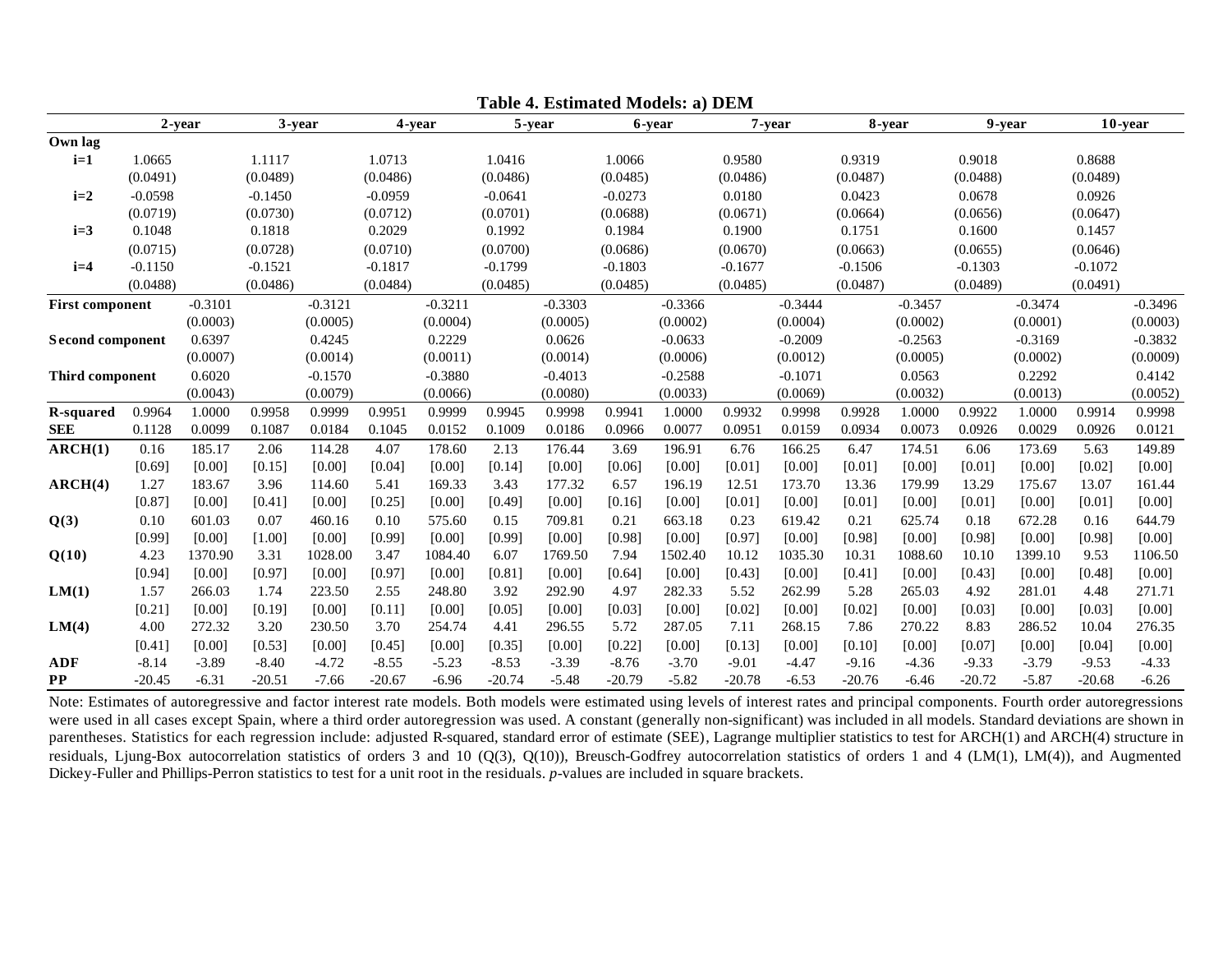|                         |           |           |           |           |           |           |           |           |           | Lable 4. Estimated Models. b) ESI |           |           |           |           |           |           |            |           |
|-------------------------|-----------|-----------|-----------|-----------|-----------|-----------|-----------|-----------|-----------|-----------------------------------|-----------|-----------|-----------|-----------|-----------|-----------|------------|-----------|
|                         |           | 2-year    |           | 3-year    |           | 4-year    |           | 5-year    |           | 6-year                            |           | 7-year    |           | 8-year    |           | 9-year    | $10$ -year |           |
| Own lag                 |           |           |           |           |           |           |           |           |           |                                   |           |           |           |           |           |           |            |           |
| $i=1$                   | 0.8590    |           | 0.9040    |           | 0.9705    |           | 1.0003    |           | 1.0128    |                                   | 1.0161    |           | 1.0236    |           | 1.0223    |           | 1.0115     |           |
|                         | (0.0490)  |           | (0.0490)  |           | (0.0492)  |           | (0.0494)  |           | (0.0494)  |                                   | (0.0494)  |           | (0.0494)  |           | (0.0494)  |           | (0.0494)   |           |
| $i=2$                   | 0.2659    |           | 0.2150    |           | 0.1101    |           | 0.0075    |           | $-0.0257$ |                                   | $-0.0526$ |           | $-0.0450$ |           | $-0.0305$ |           | $-0.0089$  |           |
|                         | (0.0635)  |           | (0.0654)  |           | (0.0685)  |           | (0.0698)  |           | (0.0703)  |                                   | (0.0703)  |           | (0.0706)  |           | (0.0706)  |           | (0.0702)   |           |
| $i=3$                   | $-0.1278$ |           | $-0.1213$ |           | $-0.0826$ |           | $-0.0094$ |           | 0.0118    |                                   | 0.0358    |           | 0.0208    |           | 0.0076    |           | $-0.0030$  |           |
|                         | (0.0490)  |           | (0.0491)  |           | (0.0493)  |           | (0.0494)  |           | (0.0495)  |                                   | (0.0495)  |           | (0.0495)  |           | (0.0495)  |           | (0.0495)   |           |
| <b>First component</b>  |           | $-0.3287$ |           | $-0.3299$ |           | $-0.3311$ |           | $-0.3310$ |           | $-0.3338$                         |           | $-0.3367$ |           | $-0.3364$ |           | $-0.3362$ |            | $-0.3362$ |
|                         |           | (0.0002)  |           | (0.0004)  |           | (0.0003)  |           | (0.0003)  |           | (0.0002)                          |           | (0.0003)  |           | (0.0001)  |           | (0.0001)  |            | (0.0003)  |
| <b>Second component</b> |           | 0.6051    |           | 0.4020    |           | 0.2288    |           | 0.0817    |           | $-0.0550$                         |           | $-0.1996$ |           | $-0.2686$ |           | $-0.3437$ |            | $-0.4247$ |
|                         |           | (0.0015)  |           | (0.0028)  |           | (0.0025)  |           | (0.0021)  |           | (0.0015)                          |           | (0.0026)  |           | (0.0010)  |           | (0.0006)  |            | (0.0021)  |
| Third component         |           | 0.6225    |           | $-0.0936$ |           | $-0.3790$ |           | $-0.4666$ |           | $-0.2623$                         |           | $-0.0578$ |           | 0.0741    |           | 0.2097    |            | 0.3507    |
|                         |           | (0.0057)  |           | (0.0107)  |           | (0.0095)  |           | (0.0082)  |           | (0.0056)                          |           | (0.0099)  |           | (0.0040)  |           | (0.0023)  |            | (0.0082)  |
| R-squared               | 0.9926    | 1.0000    | 0.9936    | 0.9999    | 0.9943    | 0.9999    | 0.9940    | 0.9999    | 0.9939    | 1.0000                            | 0.9935    | 0.9998    | 0.9937    | 1.0000    | 0.9938    | 1.0000    | 0.9936     | 0.9999    |
| <b>SEE</b>              | 0.2499    | 0.0170    | 0.2244    | 0.0320    | 0.2053    | 0.0283    | 0.2026    | 0.0244    | 0.1983    | 0.0168                            | 0.1990    | 0.0295    | 0.1913    | 0.0120    | 0.1860    | 0.0067    | 0.1835     | 0.0245    |
| ARCH(1)                 | 10.30     | 0.39      | 10.92     | 1.62      | 7.21      | 0.59      | 31.86     | 79.44     | 60.95     | 0.04                              | 82.93     | 3.13      | 55.91     | 6.95      | 29.26     | 0.08      | 12.11      | 1.33      |
|                         | [0.00]    | [0.53]    | [0.00]    | [0.20]    | [0.01]    | [0.44]    | [0.00]    | [0.00]    | [0.00]    | [0.85]                            | [0.00]    | [0.08]    | [0.00]    | [0.01]    | [0.00]    | [0.77]    | [0.00]     | [0.25]    |
| ARCH(4)                 | 19.26     | 2.22      | 33.50     | 2.86      | 30.33     | 121.36    | 32.99     | 48.66     | 60.81     | 41.29                             | 83.60     | 58.57     | 60.53     | 37.30     | 44.11     | 112.50    | 36.26      | 118.89    |
|                         | [0.00]    | [0.70]    | [0.00]    | [0.58]    | [0.00]    | [0.00]    | [0.00]    | [0.00]    | [0.00]    | [0.00]                            | [0.00]    | [0.00]    | [0.00]    | [0.00]    | [0.00]    | [0.00]    | [0.00]     | [0.00]    |
| Q(3)                    | 0.15      | 213.98    | 0.30      | 265.41    | 0.14      | 181.50    | 0.00      | 309.01    | 0.17      | 147.60                            | 0.61      | 147.62    | 0.70      | 165.75    | 0.67      | 129.94    | 0.49       | 142.54    |
|                         | [0.99]    | [0.00]    | [0.96]    | [0.00]    | [0.99]    | [0.00]    | [1.00]    | [0.00]    | [0.98]    | [0.00]                            | [0.90]    | [0.00]    | [0.87]    | [0.00]    | [0.88]    | [0.00]    | [0.92]     | [0.00]    |
| Q(10)                   | 8.63      | 289.98    | 6.48      | 338.72    | 7.66      | 259.06    | 6.52      | 570.32    | 7.99      | 210.79                            | 9.33      | 203.66    | 9.10      | 232.72    | 8.75      | 173.77    | 8.39       | 190.50    |
|                         | [0.57]    | [0.00]    | [0.77]    | [0.00]    | [0.66]    | [0.00]    | [0.77]    | [0.00]    | [0.63]    | [0.00]                            | [0.50]    | [0.00]    | [0.52]    | [0.00]    | [0.56]    | [0.00]    | [0.59]     | [0.00]    |
| LM(1)                   | 0.12      | 120.56    | 0.21      | 150.62    | 0.08      | 90.98     | 0.01      | 169.38    | 0.01      | 80.33                             | 0.55      | 90.42     | 0.74      | 102.77    | 0.62      | 73.58     | 0.01       | 84.72     |
|                         | [0.73]    | [0.00]    | [0.65]    | [0.00]    | [0.78]    | [0.00]    | [0.92]    | [0.00]    | [0.93]    | [0.00]                            | [0.46]    | [0.00]    | [0.39]    | [0.00]    | [0.43]    | [0.00]    | [0.94]     | [0.00]    |
| LM(4)                   | 4.43      | 135.55    | 1.49      | 156.81    | 0.56      | 128.38    | 1.47      | 178.44    | 1.21      | 114.51                            | 0.99      | 108.28    | 2.61      | 115.60    | 1.01      | 105.83    | 0.61       | 107.85    |
|                         | [0.35]    | [0.00]    | [0.83]    | [0.00]    | [0.97]    | [0.00]    | [0.83]    | [0.00]    | [0.88]    | [0.00]                            | [0.91]    | [0.00]    | [0.63]    | [0.00]    | [0.91]    | [0.00]    | [0.96]     | [0.00]    |
| <b>ADF</b>              | $-10.09$  | $-6.25$   | $-9.47$   | $-6.39$   | $-8.94$   | $-5.52$   | $-8.25$   | $-6.00$   | $-8.25$   | $-5.99$                           | $-8.33$   | $-6.41$   | $-8.45$   | $-6.45$   | $-8.61$   | $-6.16$   | $-8.81$    | $-6.27$   |
| $\bf PP$                | $-20.32$  | $-11.49$  | $-20.33$  | $-10.32$  | $-20.30$  | $-12.78$  | $-20.27$  | $-9.75$   | $-20.28$  | $-13.20$                          | $-20.31$  | $-12.44$  | $-20.30$  | $-11.88$  | $-20.28$  | $-13.41$  | $-20.27$   | $-12.77$  |

**Table 4. Estimated Models: b) ESP**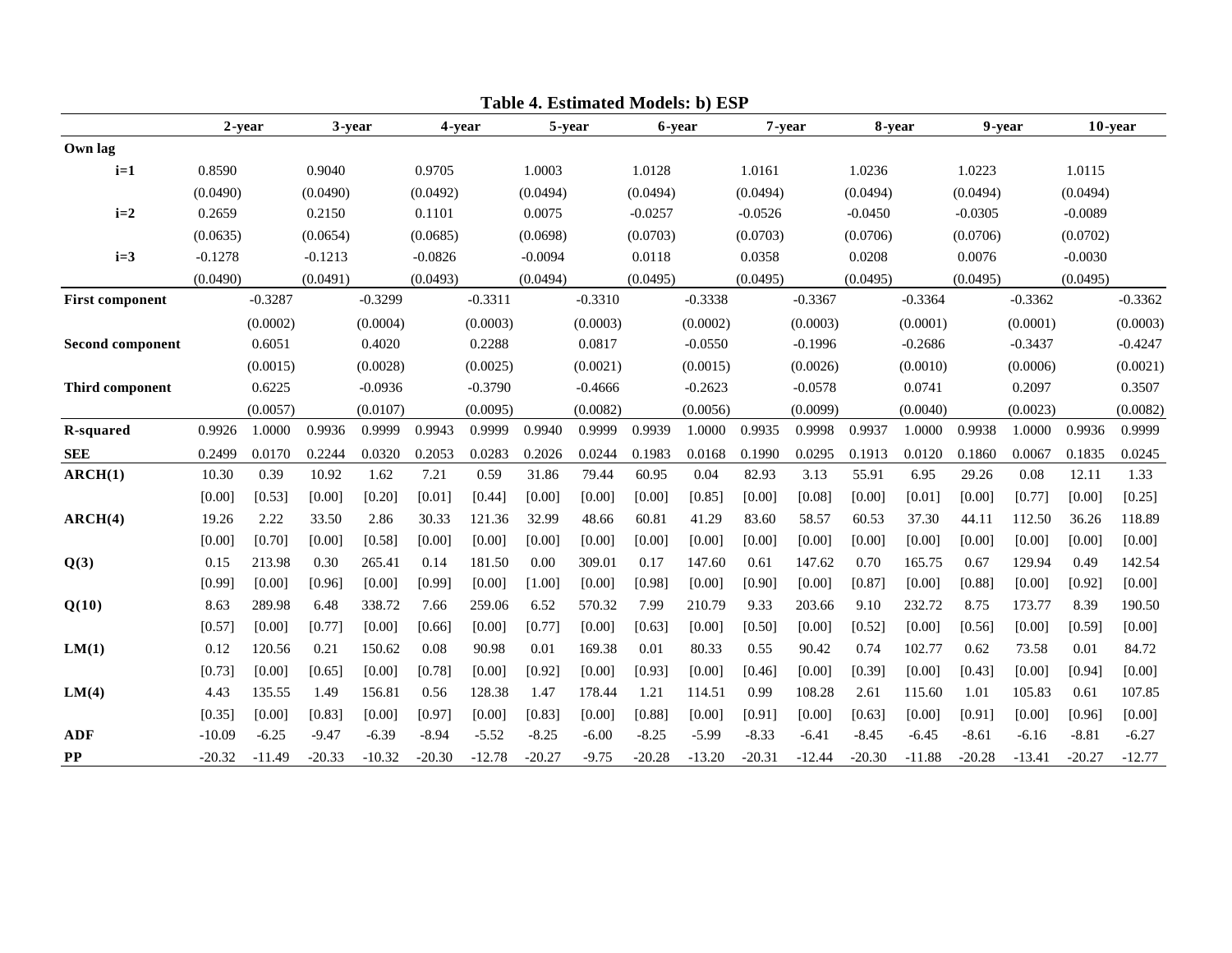|                        |           |           |           |           |           |           |           | <b>1.</b> Estimated Models, e/ 91 <b>h</b> |           |           |           |           |           |           |           |           |            |           |
|------------------------|-----------|-----------|-----------|-----------|-----------|-----------|-----------|--------------------------------------------|-----------|-----------|-----------|-----------|-----------|-----------|-----------|-----------|------------|-----------|
|                        |           | 2-year    |           | 3-year    |           | 4-year    |           | 5-year                                     |           | 6-year    |           | 7-year    |           | 8-year    |           | 9-year    | $10$ -year |           |
| Own lag                |           |           |           |           |           |           |           |                                            |           |           |           |           |           |           |           |           |            |           |
| $i=1$                  | 1.0844    |           | 1.0724    |           | 1.0619    |           | 1.0465    |                                            | 1.0379    |           | 1.0248    |           | 1.0300    |           | 1.0322    |           | 1.0300     |           |
|                        | (0.0494)  |           | (0.0492)  |           | (0.0494)  |           | (0.0493)  |                                            | (0.0495)  |           | (0.0497)  |           | (0.0496)  |           | (0.0495)  |           | (0.0495)   |           |
| $i=2$                  | $-0.1354$ |           | $-0.1382$ |           | $-0.0918$ |           | $-0.0485$ |                                            | $-0.0049$ |           | 0.0407    |           | 0.0208    |           | 0.0012    |           | $-0.0157$  |           |
|                        | (0.0727)  |           | (0.0717)  |           | (0.0719)  |           | (0.0714)  |                                            | (0.0715)  |           | (0.0714)  |           | (0.0714)  |           | (0.0714)  |           | (0.0711)   |           |
| $i=3$                  | 0.1950    |           | 0.2463    |           | 0.1923    |           | 0.1719    |                                            | 0.1178    |           | 0.0510    |           | 0.0786    |           | 0.1078    |           | 0.1361     |           |
|                        | (0.0725)  |           | (0.0717)  |           | (0.0718)  |           | (0.0714)  |                                            | (0.0715)  |           | (0.0714)  |           | (0.0715)  |           | (0.0714)  |           | (0.0711)   |           |
| $i=4$                  | $-0.1500$ |           | $-0.1858$ |           | $-0.1668$ |           | $-0.1736$ |                                            | $-0.1537$ |           | $-0.1186$ |           | $-0.1312$ |           | $-0.1429$ |           | $-0.1517$  |           |
|                        | (0.0491)  |           | (0.0490)  |           | (0.0492)  |           | (0.0493)  |                                            | (0.0495)  |           | (0.0498)  |           | (0.0498)  |           | (0.0497)  |           | (0.0497)   |           |
| <b>First component</b> |           | $-0.2785$ |           | $-0.2933$ |           | $-0.3128$ |           | $-0.3279$                                  |           | $-0.3419$ |           | $-0.3575$ |           | $-0.3584$ |           | $-0.3591$ |            | $-0.3594$ |
|                        |           | (0.0004)  |           | (0.0006)  |           | (0.0006)  |           | (0.0005)                                   |           | (0.0002)  |           | (0.0006)  |           | (0.0003)  |           | (0.0001)  |            | (0.0004)  |
| Second component       |           | 0.6123    |           | 0.4564    |           | 0.2667    |           | 0.1053                                     |           | $-0.0440$ |           | $-0.2112$ |           | $-0.2587$ |           | $-0.3079$ |            | $-0.3589$ |
|                        |           | (0.0019)  |           | (0.0026)  |           | (0.0025)  |           | (0.0024)                                   |           | (0.0010)  |           | (0.0027)  |           | (0.0012)  |           | (0.0003)  |            | (0.0019)  |
| Third component        |           | 0.5884    |           | $-0.0430$ |           | $-0.3988$ |           | $-0.4081$                                  |           | $-0.2920$ |           | $-0.1317$ |           | 0.0457    |           | 0.2340    |            | 0.4324    |
|                        |           | (0.0071)  |           | (0.0098)  |           | (0.0095)  |           | (0.0091)                                   |           | (0.0037)  |           | (0.0101)  |           | (0.0046)  |           | (0.0013)  |            | (0.0072)  |
| R-squared              | 0.9971    | 0.9999    | 0.9964    | 0.9999    | 0.9961    | 0.9999    | 0.9960    | 0.9999                                     | 0.9962    | 1.0000    | 0.9962    | 0.9998    | 0.9963    | 1.0000    | 0.9963    | 1.0000    | 0.9962     | 0.9999    |
| <b>SEE</b>             | 0.1039    | 0.0146    | 0.1116    | 0.0201    | 0.1126    | 0.0197    | 0.1091    | 0.0187                                     | 0.1019    | 0.0077    | 0.0970    | 0.0208    | 0.0935    | 0.0094    | 0.0906    | 0.0027    | 0.0887     | 0.0148    |
| ARCH(1)                | 31.20     | 173.35    | 39.48     | 117.58    | 22.64     | 120.63    | 16.61     | 208.03                                     | 20.29     | 166.45    | 19.16     | 103.72    | 16.20     | 99.25     | 13.06     | 168.35    | 10.57      | 119.96    |
|                        | [0.00]    | [0.00]    | [0.00]    | [0.00]    | [0.00]    | [0.00]    | [0.00]    | [0.00]                                     | [0.00]    | [0.00]    | [0.00]    | [0.00]    | [0.00]    | [0.00]    | [0.00]    | [0.00]    | [0.00]     | [0.00]    |
| ARCH(4)                | 32.42     | 180.26    | 41.75     | 127.85    | 23.35     | 128.67    | 16.94     | 206.40                                     | 21.11     | 171.10    | 21.87     | 118.99    | 19.39     | 112.97    | 17.05     | 173.06    | 15.55      | 135.22    |
|                        | [0.00]    | [0.00]    | [0.00]    | [0.00]    | [0.00]    | [0.00]    | [0.00]    | [0.00]                                     | [0.00]    | [0.00]    | [0.00]    | [0.00]    | [0.00]    | [0.00]    | [0.00]    | [0.00]    | [0.00]     | [0.00]    |
| Q(3)                   | 0.01      | 909.58    | 0.031     | 648.93    | 0.02      | 892.08    | 0.03      | 767.76                                     | 0.02      | 866.17    | 0.02      | 966.20    | 0.01      | 908.96    | 0.02      | 921.06    | 0.03       | 1028.70   |
|                        | [1.00]    | [0.00]    | [1.00]    | [0.00]    | [1.00]    | [0.00]    | [1.00]    | [0.00]                                     | [1.00]    | [0.00]    | [1.00]    | [0.00]    | [1.00]    | [0.00]    | [1.00]    | [0.00]    | [1.00]     | [0.00]    |
| Q(10)                  | 8.20      | 1404.60   | 11.29     | 820.34    | 7.90      | 1354.40   | 7.01      | 1015.60                                    | 6.06      | 1268.90   | 4.47      | 1617.20   | 3.57      | 1476.10   | 3.00      | 1484.60   | 2.95       | 1755.50   |
|                        | [0.61]    | [0.00]    | [0.34]    | [0.00]    | [0.64]    | [0.00]    | [0.72]    | [0.00]                                     | [0.81]    | [0.00]    | [0.92]    | [0.00]    | [0.97]    | [0.00]    | [0.98]    | [0.00]    | [0.98]     | [0.00]    |
| LM(1)                  | 0.04      | 272.92    | 0.00      | 231.61    | 0.07      | 255.71    | 0.38      | 258.89                                     | 0.44      | 262.40    | 0.45      | 276.86    | 0.52      | 268.84    | 0.62      | 272.34    | 0.79       | 284.17    |
|                        | [0.84]    | [0.00]    | [0.96]    | [0.00]    | [0.79]    | [0.00]    | [0.54]    | [0.00]                                     | [0.51]    | [0.00]    | [0.50]    | [0.00]    | [0.47]    | [0.00]    | [0.43]    | [0.00]    | [0.38]     | [0.00]    |
| LM(4)                  | 0.24      | 278.44    | 1.47      | 236.02    | 0.98      | 265.59    | 0.67      | 262.13                                     | 0.70      | 269.38    | 0.56      | 283.97    | 0.57      | 275.66    | 0.78      | 278.32    | 1.23       | 291.83    |
|                        | [0.99]    | [0.00]    | [0.83]    | [0.00]    | [0.91]    | [0.00]    | [0.96]    | [0.00]                                     | [0.95]    | [0.00]    | [0.97]    | [0.00]    | [0.97]    | [0.00]    | [0.94]    | [0.00]    | [0.87]     | [0.00]    |
| <b>ADF</b>             | $-9.23$   | $-4.15$   | $-9.34$   | $-4.96$   | $-9.05$   | $-3.92$   | $-8.90$   | $-4.98$                                    | $-8.71$   | $-4.30$   | $-8.50$   | $-3.94$   | $-8.49$   | $-4.10$   | $-8.47$   | $-4.07$   | $-8.40$    | $-3.69$   |
| $\bf PP$               | $-20.26$  | $-6.14$   | $-20.26$  | $-7.55$   | $-20.28$  | $-6.57$   | $-20.33$  | $-6.89$                                    | $-20.30$  | $-6.49$   | $-20.25$  | $-5.98$   | $-20.25$  | $-6.26$   | $-20.26$  | $-6.14$   | $-20.27$   | $-5.68$   |

**Table 4. Estimated Models: c) JPY**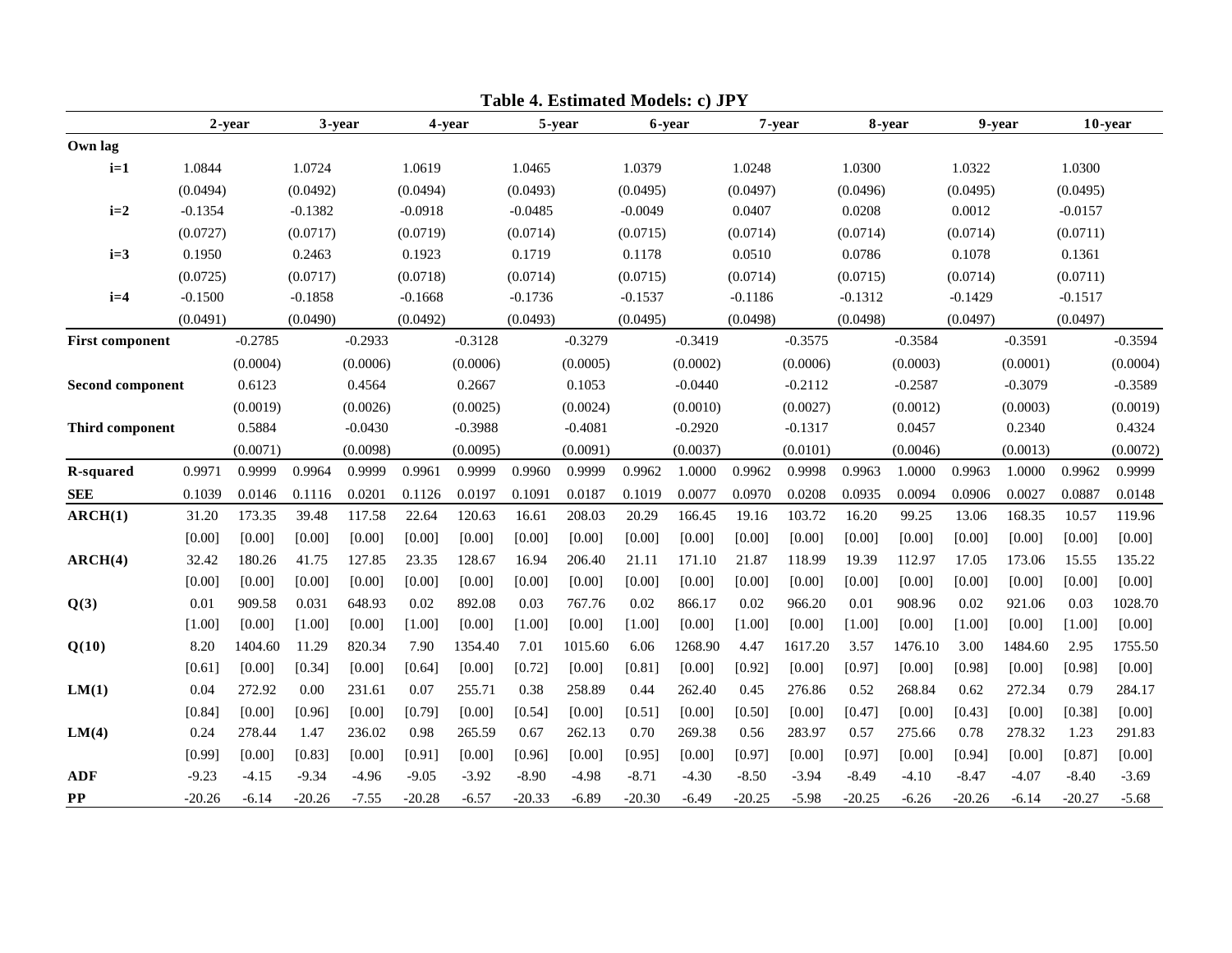|                         |           |           |           |           |           |           |           | <b>T.</b> Estimated Models. <b>a</b> / CSD |           |           |           |           |           |           |           |           |           |           |
|-------------------------|-----------|-----------|-----------|-----------|-----------|-----------|-----------|--------------------------------------------|-----------|-----------|-----------|-----------|-----------|-----------|-----------|-----------|-----------|-----------|
|                         |           | 2-year    |           | 3-year    |           | 4-year    |           | 5-year                                     |           | 6-year    |           | 7-year    |           | 8-year    |           | 9-year    | 10-year   |           |
| Own lag                 |           |           |           |           |           |           |           |                                            |           |           |           |           |           |           |           |           |           |           |
| $I=1$                   | 1.0087    |           | 0.9933    |           | 0.9789    |           | 0.9567    |                                            | 0.9454    |           | 0.9302    |           | 0.9253    |           | 0.9193    |           | 0.9124    |           |
|                         | (0.0497)  |           | (0.0496)  |           | (0.0496)  |           | (0.0497)  |                                            | (0.0497)  |           | (0.0498)  |           | (0.0498)  |           | (0.0499)  |           | (0.0499)  |           |
| $I=2$                   | 0.0830    |           | 0.0755    |           | 0.0719    |           | 0.1063    |                                            | 0.0982    |           | 0.0924    |           | 0.0933    |           | 0.0929    |           | 0.0918    |           |
|                         | (0.0709)  |           | (0.0702)  |           | (0.0697)  |           | (0.0690)  |                                            | (0.0686)  |           | (0.0681)  |           | (0.0680)  |           | (0.0677)  |           | (0.0675)  |           |
| $I=3$                   | 0.0061    |           | 0.0456    |           | 0.0646    |           | 0.0460    |                                            | 0.0614    |           | 0.0723    |           | 0.0651    |           | 0.0592    |           | 0.0546    |           |
|                         | (0.0704)  |           | (0.0701)  |           | (0.0696)  |           | (0.0690)  |                                            | (0.0690)  |           | (0.0687)  |           | (0.0684)  |           | (0.0681)  |           | (0.0675)  |           |
| $I=4$                   | $-0.1124$ |           | $-0.1305$ |           | $-0.1317$ |           | $-0.1241$ |                                            | $-0.1197$ |           | $-0.1091$ |           | $-0.0975$ |           | $-0.0850$ |           | $-0.0722$ |           |
|                         | (0.0493)  |           | (0.0494)  |           | (0.0494)  |           | (0.0496)  |                                            | (0.0499)  |           | (0.0501)  |           | (0.0502)  |           | (0.0501)  |           | (0.0501)  |           |
| <b>First component</b>  |           | $-0.2927$ |           | $-0.3115$ |           | $-0.3220$ |           | $-0.3301$                                  |           | $-0.3368$ |           | $-0.3439$ |           | $-0.3478$ |           | $-0.3525$ |           | $-0.3575$ |
|                         |           | (0.0003)  |           | (0.0003)  |           | (0.0004)  |           | (0.0004)                                   |           | (0.0002)  |           | (0.0005)  |           | (0.0002)  |           | (0.0000)  |           | (0.0003)  |
| <b>Second component</b> |           | 0.6775    |           | 0.4153    |           | 0.2061    |           | 0.0390                                     |           | $-0.0649$ |           | $-0.1796$ |           | $-0.2387$ |           | $-0.3031$ |           | $-0.3730$ |
|                         |           | (0.0007)  |           | (0.0007)  |           | (0.0009)  |           | (0.0008)                                   |           | (0.0003)  |           | (0.0011)  |           | (0.0005)  |           | (0.0001)  |           | (0.0007)  |
| <b>Third component</b>  |           | 0.4467    |           | $-0.0121$ |           | $-0.2615$ |           | $-0.4423$                                  |           | $-0.3382$ |           | $-0.2302$ |           | 0.0145    |           | 0.2733    |           | 0.5458    |
|                         |           | (0.0094)  |           | (0.0100)  |           | (0.0124)  |           | (0.0108)                                   |           | (0.0049)  |           | (0.0151)  |           | (0.0071)  |           | (0.0013)  |           | (0.0097)  |
| R-squared               | 0.9798    | 0.9999    | 0.9769    | 0.9999    | 0.9756    | 0.9998    | 0.9761    | 0.9998                                     | 0.9762    | 1.0000    | 0.9762    | 0.9997    | 0.9761    | 0.9999    | 0.9760    | 1.0000    | 0.9756    | 0.9999    |
| <b>SEE</b>              | 0.1379    | 0.0099    | 0.1375    | 0.0105    | 0.1354    | 0.0131    | 0.1325    | 0.0114                                     | 0.1313    | 0.0052    | 0.1313    | 0.0159    | 0.1303    | 0.0075    | 0.1300    | 0.0013    | 0.1308    | 0.0102    |
| ARCH(1)                 | 0.02      | 204.35    | 0.02      | 174.67    | 0.14      | 97.37     | 0.43      | 49.87                                      | 0.14      | 152.90    | 0.01      | 171.38    | 0.08      | 156.81    | 0.20      | 188.12    | 0.31      | 189.10    |
|                         | [0.89]    | [0.00]    | [0.89]    | [0.00]    | [0.71]    | [0.00]    | [0.51]    | [0.00]                                     | [0.71]    | [0.00]    | [0.92]    | [0.00]    | [0.78]    | [0.00]    | [0.65]    | [0.00]    | [0.58]    | [0.00]    |
| ARCH(4)                 | 3.07      | 218.54    | 4.03      | 189.03    | 5.83      | 135.54    | 8.10      | 64.63                                      | 8.612     | 178.20    | 9.06      | 200.53    | 9.65      | 190.55    | 10.26     | 215.96    | 10.89     | 212.53    |
|                         | [0.55]    | [0.00]    | [0.40]    | [0.00]    | [0.21]    | [0.00]    | [0.09]    | [0.00]                                     | [0.07]    | [0.00]    | [0.06]    | [0.00]    | [0.05]    | [0.00]    | [0.04]    | [0.00]    | [0.03]    | [0.00]    |
| Q(3)                    | 0.26      | 620.13    | 0.22      | 515.30    | 0.21      | 354.98    | 0.20      | 227.77                                     | 0.11      | 477.79    | 0.05      | 497.87    | 0.03      | 467.47    | 0.02      | 587.75    | 0.01      | 533.91    |
|                         | [0.97]    | [0.00]    | [0.97]    | [0.00]    | [0.98]    | [0.00]    | [0.98]    | [0.00]                                     | [0.99]    | [0.00]    | [1.00]    | [0.00]    | [1.00]    | [0.00]    | [1.00]    | [0.00]    | [1.00]    | [0.00]    |
| Q(10)                   | 8.54      | 1042.00   | 9.25      | 840.56    | 11.47     | 637.96    | 12.02     | 283.11                                     | 10.35     | 829.17    | 8.12      | 753.63    | 6.98      | 696.56    | 5.74      | 949.55    | 4.53      | 831.63    |
|                         | [0.58]    | [0.00]    | [0.51]    | [0.00]    | [0.32]    | [0.00]    | [0.28]    | [0.00]                                     | [0.41]    | [0.00]    | [0.62]    | [0.00]    | [0.73]    | [0.00]    | [0.84]    | [0.00]    | [0.92]    | [0.00]    |
| LM(1)                   | 6.27      | 264.53    | 6.34      | 225.96    | 6.30      | 160.08    | 6.43      | 111.25                                     | 4.81      | 219.80    | 3.03      | 205.97    | 1.92      | 196.07    | 0.87      | 250.96    | 0.16      | 220.70    |
|                         | [0.01]    | [0.00]    | [0.01]    | [0.00]    | [0.01]    | [0.00]    | [0.01]    | [0.00]                                     | [0.03]    | [0.00]    | [0.08]    | [0.00]    | [0.17]    | [0.00]    | [0.35]    | [0.00]    | [0.69]    | [0.00]    |
| LM(4)                   | 8.85      | 270.03    | 7.50      | 235.11    | 8.07      | 179.15    | 7.51      | 126.74                                     | 5.90      | 225.78    | 4.75      | 225.19    | 3.77      | 215.62    | 3.25      | 257.74    | 3.20      | 237.70    |
|                         | [0.07]    | [0.00]    | [0.11]    | [0.00]    | [0.09]    | [0.00]    | [0.11]    | [0.00]                                     | [0.21]    | [0.00]    | [0.31]    | [0.00]    | [0.44]    | [0.00]    | [0.52]    | [0.00]    | [0.53]    | [0.00]    |
| <b>ADF</b>              | $-8.19$   | $-4.70$   | $-8.16$   | $-5.02$   | $-8.12$   | $-4.93$   | $-8.16$   | $-6.12$                                    | $-8.24$   | $-4.94$   | $-8.34$   | $-4.91$   | $-8.42$   | $-4.99$   | $-8.52$   | $-4.91$   | $-8.66$   | $-4.81$   |
| <b>PP</b>               | $-20.62$  | $-6.89$   | $-20.65$  | $-7.87$   | $-20.65$  | $-9.98$   | $-20.61$  | $-11.82$                                   | $-20.55$  | $-8.08$   | $-20.47$  | $-8.63$   | $-20.42$  | $-8.94$   | $-20.37$  | $-7.40$   | $-20.32$  | $-8.17$   |

**Table 4. Estimated Models: d) USD**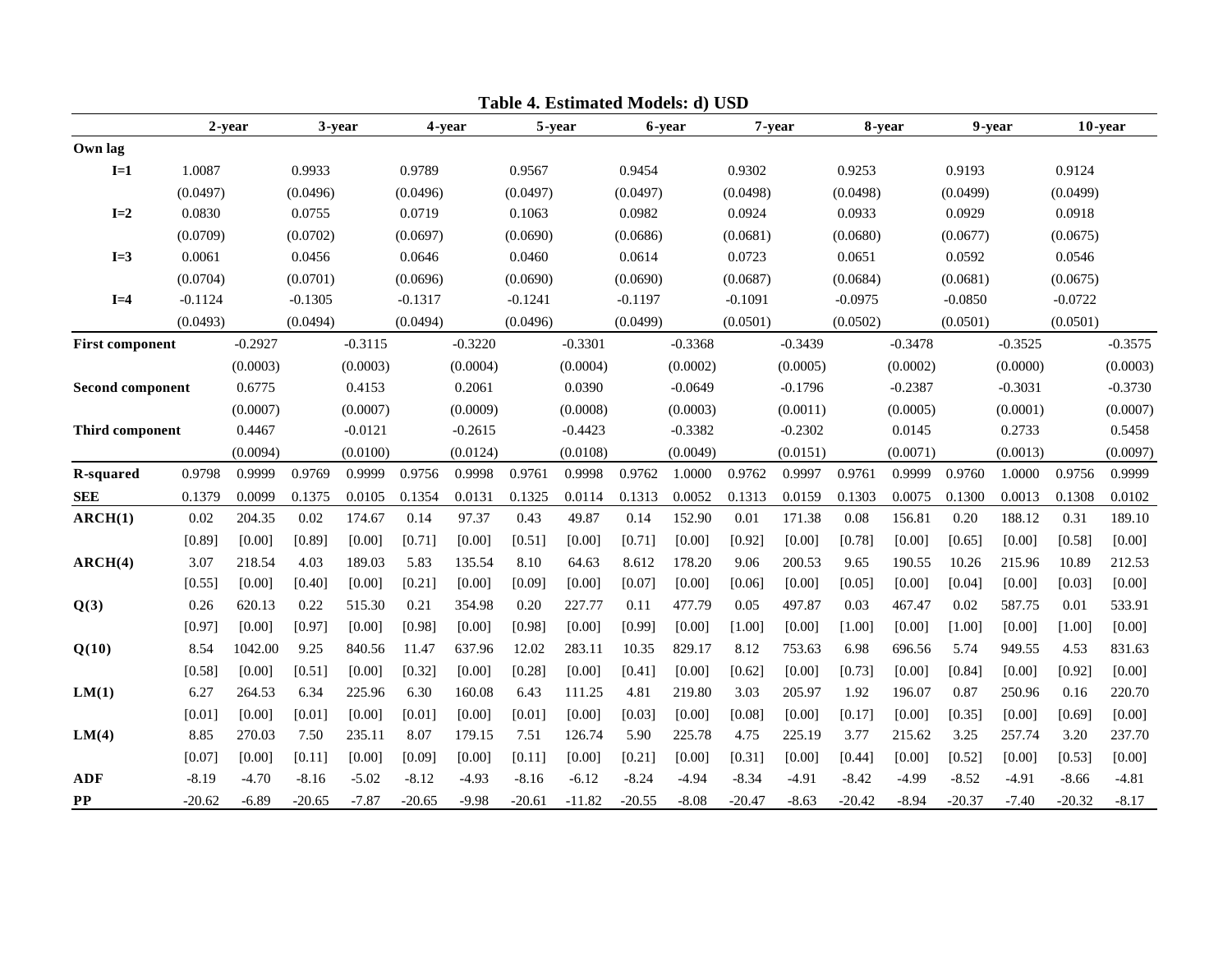|                          |                    |        |                        | ravic J.          |        |                            |        |                 |               |          | orceasing performance multators (Forceasing perfout T0/7/20-1 |                                                                |                 |                   | JVI/VI |        |                      |               |               |
|--------------------------|--------------------|--------|------------------------|-------------------|--------|----------------------------|--------|-----------------|---------------|----------|---------------------------------------------------------------|----------------------------------------------------------------|-----------------|-------------------|--------|--------|----------------------|---------------|---------------|
|                          |                    |        | 2-year                 |                   | 3-year |                            | 4-year |                 | 5-year        |          | 6-year                                                        |                                                                | 7-year          |                   | 8-year |        | 9-year               |               | 10-year       |
| <b>Forecasting Model</b> |                    | AR     | Factor                 | AR                | Factor | AR                         | Factor | AR              | Factor        | AR       | Factor                                                        | AR                                                             | Factor          | AR                | Factor | AR     | Factor               | AR.           | Factor        |
|                          |                    |        |                        |                   |        |                            |        |                 |               | a) DEM   |                                                               |                                                                |                 |                   |        |        |                      |               |               |
| Mean                     |                    | 0.0538 | 0.0605                 | 0.0467            | 0.0713 | 0.0579                     | 0.0629 | 0.0611          | 0.0595        | 0.0653   | 0.0640                                                        | 0.0691                                                         | 0.0822          | 0.0691            | 0.0720 | 0.0709 | 0.0737               | 0.0729        | 0.0842        |
| Median                   | <b>Static</b>      | 0.0510 | 0.0526                 | 0.0444            | 0.0648 | 0.0438                     | 0.0681 | 0.0473          | 0.0436        | 0.0477   | 0.0566                                                        | 0.0504                                                         | 0.0998          | 0.0569            | 0.0593 | 0.0558 | 0.0693               | 0.0527        | 0.0797        |
| <b>RMSE</b>              | Forecasts 0.0604   |        | 0.0749                 | 0.0576            | 0.0846 | 0.0667                     | 0.0737 | 0.0715          | 0.0735        | 0.0774   | 0.0817                                                        | 0.0841                                                         | 0.1026          | 0.0853            | 0.0866 | 0.0873 | 0.0904               | 0.0904        | 0.1078        |
| <b>U-Theil</b>           |                    | 0.9975 | 0.9959 0.9977          |                   | 0.9950 | 0.9970                     | 0.9962 | 0.9966          | 0.9963        | 0.9960   | 0.9956                                                        | 0.9953                                                         | 0.9937          | 0.9953            | 0.9955 | 0.9952 | 0.9950               | 0.9950        | 0.9929        |
| Mean                     |                    | 0.0917 | 0.0927                 | 0.0933            | 0.0996 | 0.1123                     | 0.1144 | 0.1230          | 0.1191        | 0.1304   | 0.1189                                                        | 0.1377                                                         | 0.1163          | 0.1436            | 0.1284 | 0.1552 | 0.1591               | 0.1686        | 0.2035        |
| Median                   | Dynamic 0.0684     |        | 0.0778                 | 0.0916            | 0.0992 | 0.1258                     | 0.1258 | 0.1333          | 0.1359        | 0.1396   | 0.1157                                                        | 0.1704                                                         | 0.1156          | 0.1721            | 0.1500 | 0.1739 | 0.1965               | 0.1763        | 0.2395        |
| <b>RMSE</b>              | Forecasts $0.1169$ |        |                        | $0.1131$ $0.1088$ | 0.1104 | 0.1215                     | 0.1245 | 0.1332          | 0.1288        | 0.1460   | 0.1310                                                        | 0.1682                                                         | 0.1291          | 0.1723            | 0.1520 | 0.1792 | 0.1878               |               | 0.1897 0.2285 |
| <b>U-Theil</b>           |                    | 0.9898 | 0.9907 0.9921          |                   |        | $0.9920$ $0.9913$ $0.9907$ |        |                 |               |          |                                                               | 0.9899 0.9906 0.9876 0.9905 0.9837 0.9911 0.9834 0.9871        |                 |                   |        | 0.9828 | 0.9810               | 0.9817 0.9737 |               |
| Sample mean              |                    | 3.3821 |                        |                   | 3.4923 | 3.6329                     |        | 3.7864          |               |          | 3.9335                                                        | 4.0892                                                         |                 |                   | 4.2028 |        | 4.3224               |               | 4.4485        |
|                          |                    |        |                        |                   |        |                            |        |                 |               |          | b) ESP                                                        |                                                                |                 |                   |        |        |                      |               |               |
| Mean                     |                    | 0.0581 | 0.0521                 | 0.0517            | 0.0518 | 0.0514                     | 0.0524 | 0.0512          | 0.0569        | 0.0549   |                                                               | $0.0537$ 0.0586                                                | 0.0712          | 0.0621            | 0.0640 | 0.0659 | 0.0689               | 0.0699        | 0.0824        |
| Median                   | <b>Static</b>      | 0.0498 | 0.0458                 | 0.0463            | 0.0501 | 0.0367                     | 0.0415 | 0.0376          | 0.0509        | 0.0338   | 0.0342                                                        | 0.0441                                                         | 0.0747          | 0.0537            | 0.0438 | 0.0533 | 0.0589               | 0.0528        | 0.0743        |
| <b>RMSE</b>              | Forecasts 0.0684   |        | 0.0628                 | 0.0629            | 0.0606 | 0.0639                     | 0.0640 | 0.0675          | 0.0710        | 0.0713   | 0.0718                                                        | 0.0765                                                         | 0.0907          | 0.0800            | 0.0822 | 0.0845 | 0.0896               | 0.0899        | 0.1086        |
| <b>U-Theil</b>           |                    | 0.9966 |                        | 0.9972 0.9973     | 0.9976 | 0.9971                     | 0.9971 | 0.9967          | 0.9961        | 0.9964   | 0.9963                                                        | 0.9960                                                         | 0.9950          | 0.9957            | 0.9955 | 0.9954 | 0.9945               | 0.9949        | 0.9922        |
| Mean                     |                    | 0.1614 | 0.1039                 | 0.0973            | 0.0823 | 0.0918                     | 0.0895 | 0.0971          | 0.1076        | 0.1050   | 0.1018                                                        | 0.1288                                                         | 0.0991          | 0.1442            | 0.1277 | 0.1611 | 0.1793               | 0.1794        | 0.2363        |
| Median                   | Dynamic $0.1329$   |        | 0.0968                 | 0.0445            | 0.0634 | 0.0751                     | 0.0827 | 0.1175          | 0.1097        | 0.1119   | 0.1045                                                        | 0.1418                                                         | 0.0913          | 0.1516            | 0.1375 | 0.1608 | 0.1828               | 0.1695        | 0.2276        |
| <b>RMSE</b>              | Forecasts 0.1931   |        |                        | $0.1267$ 0.1309   | 0.1058 | 0.1054                     | 0.1013 | 0.1080 0.1195   |               | 0.1245   | 0.1168                                                        | 0.1543                                                         |                 | $0.1161$ $0.1669$ | 0.1519 | 0.1812 | 0.1984               | 0.1969        | 0.2502        |
| <b>U-Theil</b>           |                    | 0.9741 |                        | 0.9885 0.9876     |        | 0.9918 0.9928              |        |                 |               |          |                                                               | 0.9935 0.9932 0.9915 0.9907 0.9920 0.9863 0.9922 0.9847 0.9871 |                 |                   |        | 0.9829 | 0.9797 0.9809 0.9701 |               |               |
| Sample mean              |                    |        | 3.4128                 |                   | 3.5152 | 3.6506                     |        | 3.8007          |               |          | 3.9462                                                        | 4.1001                                                         |                 | 4.2121            |        |        | 4.3299               |               | 4.4540        |
|                          |                    |        |                        |                   |        |                            |        |                 |               | $c)$ JPY |                                                               |                                                                |                 |                   |        |        |                      |               |               |
| Mean                     |                    | 0.0480 |                        | 0.0565 0.0673     |        | 0.0871 0.0788              | 0.1043 | 0.0884          | 0.1024        | 0.0958   | $0.0902$ 0.1081                                               |                                                                | 0.0909          | 0.1105            | 0.0933 | 0.1128 | 0.1149               |               | 0.1151 0.1653 |
| Median                   | <b>Static</b>      | 0.0360 | 0.0437                 | 0.0528            | 0.0961 | 0.0728                     | 0.1177 | 0.0786          | 0.0923        | 0.1015   | 0.0875                                                        | 0.1298                                                         | 0.0766          | 0.1274            | 0.0947 | 0.1243 | 0.1256               | 0.1208        | 0.1218        |
| <b>RMSE</b>              | Forecasts 0.0625   |        | 0.0657                 | 0.0834            | 0.1114 | 0.0986                     | 0.1322 | 0.1083          | 0.1296        | 0.1200   | 0.1083                                                        | 0.1353                                                         | 0.1061          | 0.1386            | 0.1138 | 0.1425 | 0.1436               | 0.1475        | 0.1957        |
| <b>U-Theil</b>           |                    | 0.9770 | 0.9809                 | 0.9688            | 0.9482 | 0.9635                     | 0.9417 | 0.9656          | 0.9515        | 0.9632   | 0.9703                                                        | 0.9593                                                         | 0.9779          | 0.9609            | 0.9745 | 0.9621 | 0.9620               | 0.9629        | 0.9395        |
| Mean                     |                    | 0.0843 | 0.0982                 | 0.1154            | 0.1532 | 0.1464                     | 0.1780 | 0.1784          | 0.1947        | 0.2129   | 0.2018                                                        | 0.2600                                                         | 0.2309          | 0.2938            | 0.2421 | 0.3336 | 0.2897               | 0.3773        | 0.3665        |
| Median                   | Dynamic 0.0690     |        | 0.0568                 | 0.0821            | 0.0664 | 0.0661                     | 0.0697 | 0.0786          | 0.0498        | 0.0602   | 0.0790                                                        | 0.1182                                                         | 0.1112          | 0.1274            | 0.0913 | 0.1243 | 0.1256               | 0.1392        | 0.1415        |
| <b>RMSE</b>              | Forecasts 0.1100   |        | 0.1458 0.1691          |                   | 0.2374 | 0.2389                     | 0.2863 | 0.2990          | 0.3195        | 0.3527   | 0.3339                                                        | 0.4156                                                         | $0.3535$ 0.4493 |                   | 0.3923 | 0.4873 | 0.4433               | 0.5295        | 0.5090        |
| <b>U-Theil</b>           |                    |        | $0.9355$ 0.8795 0.8713 |                   |        | $0.7681$ 0.7891            | 0.7238 | $0.7340$ 0.7079 |               |          |                                                               | 0.6899 0.7127 0.6430 0.7150 0.6307 0.6904                      |                 |                   |        | 0.6174 | 0.6605               | 0.6036 0.6240 |               |
| Sample mean              |                    |        | 0.5399                 | 0.6874            |        | 0.8248                     |        | 0.9583          |               |          | 1.0743                                                        | 1.2051                                                         |                 |                   | 1.3149 |        | 1.4362               |               | 1.5710        |
|                          |                    |        |                        |                   |        |                            |        |                 |               |          | d) USD                                                        |                                                                |                 |                   |        |        |                      |               |               |
| Mean                     |                    | 0.0992 | 0.1020                 | 0.0929            | 0.1006 | 0.0906                     | 0.0938 | 0.0900          | 0.0867        | 0.0883   | 0.0873                                                        | 0.0870                                                         | 0.0880          | 0.0893            | 0.0895 | 0.0917 | 0.0932               | 0.0942        | 0.0975        |
| Median                   | <b>Static</b>      | 0.0696 | 0.0886                 | 0.0699            | 0.0736 | 0.0538                     | 0.0590 | 0.0444          | 0.0458        | 0.0441   | 0.0394                                                        | 0.0443                                                         | 0.0437          | 0.0536            | 0.0481 | 0.0639 | 0.0582               | 0.0713        | 0.0818        |
| <b>RMSE</b>              | Forecasts 0.1338   |        | 0.1339                 | 0.1259            | 0.1243 | 0.1211                     | 0.1186 | 0.1208          | 0.1228        | 0.1211   | 0.1233                                                        | 0.1226                                                         | 0.1250          | 0.1250            | 0.1277 | 0.1284 | 0.1309               | 0.1328        | 0.1354        |
| <b>U-Theil</b>           |                    | 0.9895 |                        | 0.9894 0.9914     | 0.9919 | 0.9926                     | 0.9930 | 0.9925          | 0.9920        | 0.9922   | 0.9917                                                        | 0.9917                                                         | 0.9912          | 0.9910            | 0.9905 | 0.9902 | 0.9900               | 0.9892        | 0.9893        |
| Mean                     |                    | 0.1946 | 0.1864                 | 0.1736            | 0.1350 | 0.1422                     | 0.1235 | 0.1246          | 0.1268        | 0.1281   | 0.1319                                                        | 0.1318                                                         | 0.1362          | 0.1461            | 0.1488 | 0.1605 | 0.1560               | 0.1749        | 0.1631        |
| Median                   | Dynamic $0.1757$   |        | 0.1687                 | 0.1364            | 0.1453 | 0.1579                     | 0.1182 | 0.1454          | 0.1493        | 0.1266   | 0.1240                                                        | 0.1091                                                         | 0.0961          | 0.1048            | 0.1259 | 0.1364 | 0.1503               | 0.1691        | 0.1586        |
| <b>RMSE</b>              | Forecasts $0.2163$ |        | 0.2088                 | 0.1962            | 0.1519 | 0.1666                     | 0.1398 |                 | 0.1490 0.1516 | 0.1501   | 0.1548                                                        | 0.1525                                                         | 0.1594          | 0.1661            | 0.1722 | 0.1806 | 0.1807               | 0.1960        | 0.1900        |
| <b>U-Theil</b>           |                    | 0.9781 |                        | 0.9795 0.9817     |        | 0.9892 0.9870              | 0.9908 |                 | 0.9898 0.9894 |          | 0.9897 0.9890                                                 | 0.9895                                                         | 0.9884          | 0.9879            | 0.9868 | 0.9860 | 0.9857               | 0.9838        | 0.9844        |
| Sample mean              |                    |        | 4.8815                 | 4.9680            |        | 5.0499                     |        |                 | 5.1276        |          | 5.1981                                                        | 5.2689                                                         |                 |                   | 5.3323 |        | 5.3983               |               | 5.4686        |

**Table 5. Forecasting performance indicators (Forecasting period: 10/7/98-12/30/98)**

Note: Forecasts obtained from estimated models in Table 4. Mean and Median denote the mean and median absolute values of the forecasting errors. RMSE denotes the Root Mean Square Error, while U-Theil denotes Theil´s statistic. Boldface figures denote cases when factors models forecast better than autoregresive models.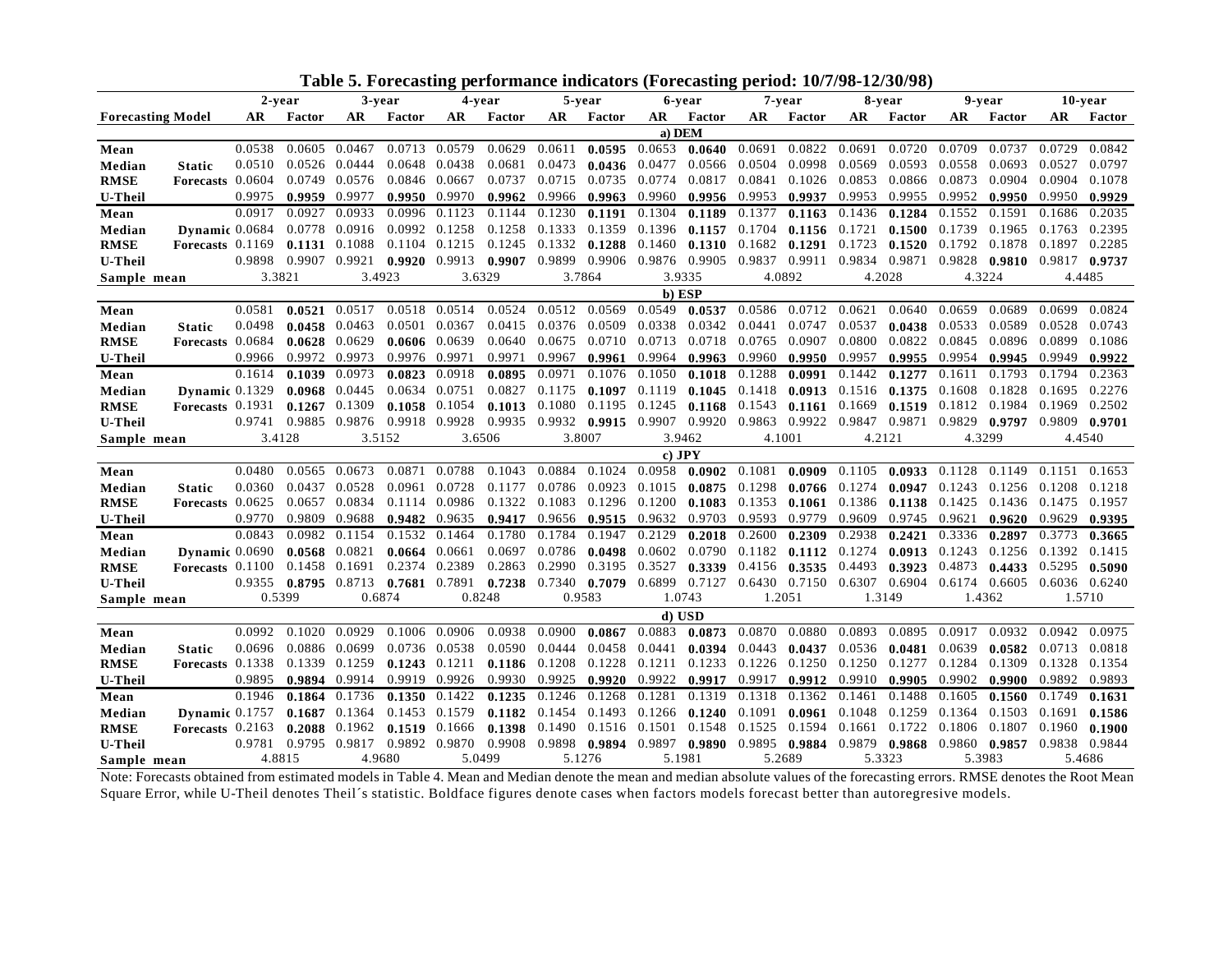|                          | 2-year | 3-year | 4-year | 5-year | 6-year | 7-year | 8-year | 9-year | 10-year 2-year |       | 3-year | 4-year | 5-year | 6-year | 7-year | 8-year | 9-year | 10-year |
|--------------------------|--------|--------|--------|--------|--------|--------|--------|--------|----------------|-------|--------|--------|--------|--------|--------|--------|--------|---------|
| <b>Static forecasts</b>  |        |        |        |        | a) DEM |        |        |        |                |       |        |        |        | b) ESP |        |        |        |         |
| 2-year                   | 1.000  | 0.973  | 0.947  | 0.937  | 0.922  | 0.901  | 0.885  | 0.862  | 0.830          | 1.000 | 0.982  | 0.948  | 0.912  | 0.881  | 0.840  | 0.808  | 0.766  | 0.710   |
| 3-year                   | 0.983  | 1.000  | 0.993  | 0.986  | 0.976  | 0.958  | 0.947  | 0.931  | 0.906          | 0.987 | 1.000  | 0.989  | 0.966  | 0.944  | 0.911  | 0.888  | 0.855  | 0.808   |
| 4-year                   | 0.957  | 0.993  | 1.000  | 0.997  | 0.990  | 0.976  | 0.968  | 0.954  | 0.932          | 0.965 | 0.994  | 1.000  | 0.993  | 0.980  | 0.958  | 0.941  | 0.915  | 0.876   |
| 5-year                   | 0.931  | 0.979  | 0.996  | 1.000  | 0.997  | 0.989  | 0.982  | 0.970  | 0.951          | 0.938 | 0.980  | 0.996  | 1.000  | 0.996  | 0.984  | 0.971  | 0.950  | 0.917   |
| 6-year                   | 0.906  | 0.961  | 0.986  | 0.997  | 1.000  | 0.997  | 0.993  | 0.984  | 0.968          | 0.908 | 0.961  | 0.985  | 0.996  | 1.000  | 0.995  | 0.988  | 0.971  | 0.943   |
| 7-year                   | 0.870  | 0.933  | 0.967  | 0.985  | 0.996  | 1.000  | 0.998  | 0.993  | 0.980          | 0.866 | 0.929  | 0.962  | 0.982  | 0.995  | 1.000  | 0.997  | 0.986  | 0.965   |
| 8-year                   | 0.850  | 0.915  | 0.953  | 0.976  | 0.990  | 0.999  | 1.000  | 0.998  | 0.990          | 0.840 | 0.908  | 0.947  | 0.971  | 0.988  | 0.999  | 1.000  | 0.996  | 0.982   |
| 9-year                   | 0.825  | 0.892  | 0.934  | 0.961  | 0.980  | 0.994  | 0.998  | 1.000  | 0.997          | 0.808 | 0.882  | 0.926  | 0.955  | 0.977  | 0.994  | 0.998  | 1.000  | 0.995   |
| 10-year                  | 0.792  | 0.862  | 0.909  | 0.941  | 0.965  | 0.984  | 0.992  | 0.998  | 1.000          | 0.770 | 0.850  | 0.899  | 0.933  | 0.961  | 0.984  | 0.992  | 0.998  | 1.000   |
| <b>Dynamic forecasts</b> |        |        |        |        |        |        |        |        |                |       |        |        |        |        |        |        |        |         |
| 2-year                   | 1.000  | 0.998  | 0.998  | 0.996  | 0.996  | 0.996  | 0.996  | 0.997  | 0.997          | 1.000 | 0.999  | 0.995  | 0.987  | 0.985  | 0.983  | 0.984  | 0.985  | 0.986   |
| 3-year                   | 1.000  | 1.000  | 1.000  | 0.999  | 0.999  | 0.999  | 0.999  | 1.000  | 1.000          | 1.000 | 1.000  | 0.999  | 0.994  | 0.992  | 0.991  | 0.992  | 0.993  | 0.993   |
| 4-year                   | 0.999  | 1.000  | 1.000  | 1.000  | 1.000  | 1.000  | 1.000  | 1.000  | 1.000          | 0.999 | 1.000  | 1.000  | 0.998  | 0.997  | 0.996  | 0.997  | 0.997  | 0.997   |
| 5-year                   | 0.999  | 1.000  | 1.000  | 1.000  | 1.000  | 1.000  | 1.000  | 1.000  | 1.000          | 0.999 | 1.000  | 1.000  | 1.000  | 1.000  | 1.000  | 1.000  | 1.000  | 1.000   |
| 6-year                   | 0.999  | 1.000  | 1.000  | 1.000  | 1.000  | 1.000  | 1.000  | 1.000  | 1.000          | 0.999 | 1.000  | 1.000  | 1.000  | 1.000  | 1.000  | 1.000  | 1.000  | 1.000   |
| 7-year                   | 0.999  | 1.000  | 1.000  | 1.000  | 1.000  | 1.000  | 1.000  | 1.000  | 1.000          | 0.999 | 1.000  | 1.000  | 1.000  | 1.000  | 1.000  | 1.000  | 1.000  | 1.000   |
| 8-year                   | 0.999  | 1.000  | 1.000  | 1.000  | 1.000  | 1.000  | 1.000  | 1.000  | 1.000          | 0.999 | 1.000  | 1.000  | 1.000  | 1.000  | 1.000  | 1.000  | 1.000  | 1.000   |
| 9-year                   | 0.999  | 1.000  | 1.000  | 1.000  | 1.000  | 1.000  | 1.000  | 1.000  | 1.000          | 0.999 | 1.000  | 1.000  | 1.000  | 1.000  | 1.000  | 1.000  | 1.000  | 1.000   |
| 10-year                  | 0.999  | 1.000  | 1.000  | 1.000  | 1.000  | 1.000  | 1.000  | 1.000  | 1.000          | 0.999 | 1.000  | 1.000  | 1.000  | 1.000  | 1.000  | 1.000  | 1.000  | 1.000   |
| <b>Static forecasts</b>  |        |        |        |        | c) JPY |        |        |        |                |       |        |        |        | d) USD |        |        |        |         |
| 2-year                   | 1.000  | 0.997  | 0.990  | 0.976  | 0.962  | 0.941  | 0.927  | 0.909  | 0.886          | 1.000 | 0.984  | 0.943  | 0.881  | 0.828  | 0.753  | 0.691  | 0.620  | 0.544   |
| 3-year                   | 0.997  | 1.000  | 0.996  | 0.985  | 0.971  | 0.951  | 0.939  | 0.923  | 0.902          | 0.988 | 1.000  | 0.985  | 0.945  | 0.909  | 0.853  | 0.804  | 0.745  | 0.679   |
| 4-year                   | 0.994  | 0.997  | 1.000  | 0.995  | 0.986  | 0.971  | 0.961  | 0.947  | 0.929          | 0.947 | 0.985  | 1.000  | 0.985  | 0.964  | 0.924  | 0.885  | 0.836  | 0.779   |
| 5-year                   | 0.987  | 0.987  | 0.996  | 1.000  | 0.997  | 0.988  | 0.981  | 0.971  | 0.957          | 0.874 | 0.938  | 0.983  | 1.000  | 0.993  | 0.968  | 0.938  | 0.897  | 0.847   |
| 6-year                   | 0.974  | 0.971  | 0.985  | 0.996  | 1.000  | 0.997  | 0.993  | 0.986  | 0.975          | 0.800 | 0.882  | 0.949  | 0.990  | 1.000  | 0.991  | 0.972  | 0.942  | 0.902   |
| 7-year                   | 0.955  | 0.949  | 0.968  | 0.987  | 0.997  | 1.000  | 0.999  | 0.995  | 0.988          | 0.693 | 0.794  | 0.886  | 0.954  | 0.986  | 1.000  | 0.994  | 0.977  | 0.949   |
| 8-year                   | 0.945  | 0.937  | 0.958  | 0.980  | 0.993  | 0.999  | 1.000  | 0.999  | 0.994          | 0.630 | 0.738  | 0.841  | 0.923  | 0.967  | 0.996  | 1.000  | 0.994  | 0.977   |
| 9-year                   | 0.933  | 0.923  | 0.946  | 0.971  | 0.988  | 0.997  | 0.999  | 1.000  | 0.998          | 0.557 | 0.672  | 0.786  | 0.881  | 0.938  | 0.981  | 0.995  | 1.000  | 0.994   |
| 10-year                  | 0.920  | 0.909  | 0.933  | 0.962  | 0.982  | 0.994  | 0.997  | 0.999  | 1.000          | 0.476 | 0.598  | 0.721  | 0.829  | 0.898  | 0.957  | 0.980  | 0.995  | 1.000   |
| <b>Dynamic forecasts</b> |        |        |        |        |        |        |        |        |                |       |        |        |        |        |        |        |        |         |
| 2-year                   | 1.000  | 0.998  | 1.000  | 0.998  | 0.996  | 0.995  | 0.997  | 0.998  | 0.999          | 1.000 | 0.989  | 0.982  | 0.985  | 0.980  | 0.974  | 0.975  | 0.974  | 0.973   |
| 3-year                   | 1.000  | 1.000  | 0.997  | 0.992  | 0.988  | 0.987  | 0.989  | 0.991  | 0.994          | 0.999 | 1.000  | 0.999  | 1.000  | 0.998  | 0.997  | 0.997  | 0.997  | 0.996   |
| 4-year                   | 1.000  | 1.000  | 1.000  | 0.999  | 0.997  | 0.996  | 0.997  | 0.999  | 0.999          | 0.998 | 1.000  | 1.000  | 1.000  | 1.000  | 0.999  | 0.999  | 0.999  | 0.999   |
| 5-year                   | 1.000  | 1.000  | 1.000  | 1.000  | 0.999  | 0.999  | 1.000  | 1.000  | 1.000          | 0.997 | 1.000  | 1.000  | 1.000  | 1.000  | 0.999  | 0.999  | 0.999  | 0.998   |
| 6-year                   | 1.000  | 1.000  | 1.000  | 1.000  | 1.000  | 1.000  | 1.000  | 1.000  | 0.999          | 0.997 | 0.999  | 1.000  | 1.000  | 1.000  | 1.000  | 1.000  | 1.000  | 0.999   |
| 7-year                   | 1.000  | 1.000  | 1.000  | 1.000  | 1.000  | 1.000  | 1.000  | 0.999  | 0.999          | 0.997 | 0.999  | 1.000  | 1.000  | 1.000  | 1.000  | 1.000  | 1.000  | 1.000   |
| 8-year                   | 1.000  | 1.000  | 1.000  | 1.000  | 1.000  | 1.000  | 1.000  | 1.000  | 0.999          | 0.997 | 0.999  | 1.000  | 1.000  | 1.000  | 1.000  | 1.000  | 1.000  | 1.000   |
| 9-year                   | 1.000  | 1.000  | 1.000  | 1.000  | 1.000  | 1.000  | 1.000  | 1.000  | 1.000          | 0.997 | 0.999  | 1.000  | 1.000  | 1.000  | 1.000  | 1.000  | 1.000  | 1.000   |
| 10-year                  | 0.999  | 0.999  | 0.999  | 1.000  | 1.000  | 1.000  | 1.000  | 1.000  | 1.000          | 0.997 | 0.999  | 1.000  | 1.000  | 1.000  | 1.000  | 1.000  | 1.000  | 1.000   |

**Table 6. Contemporaneous correlation coefficients between level zero coupon rate forecasts**

Note: The upper triangular matrix contains correlation coefficients between forecast interest rates from autoregressive model. The lower triangular matrix contains correlation coefficients between forecast interest rates from factor models. Forecasting period: 10/7/98-12/30/98.